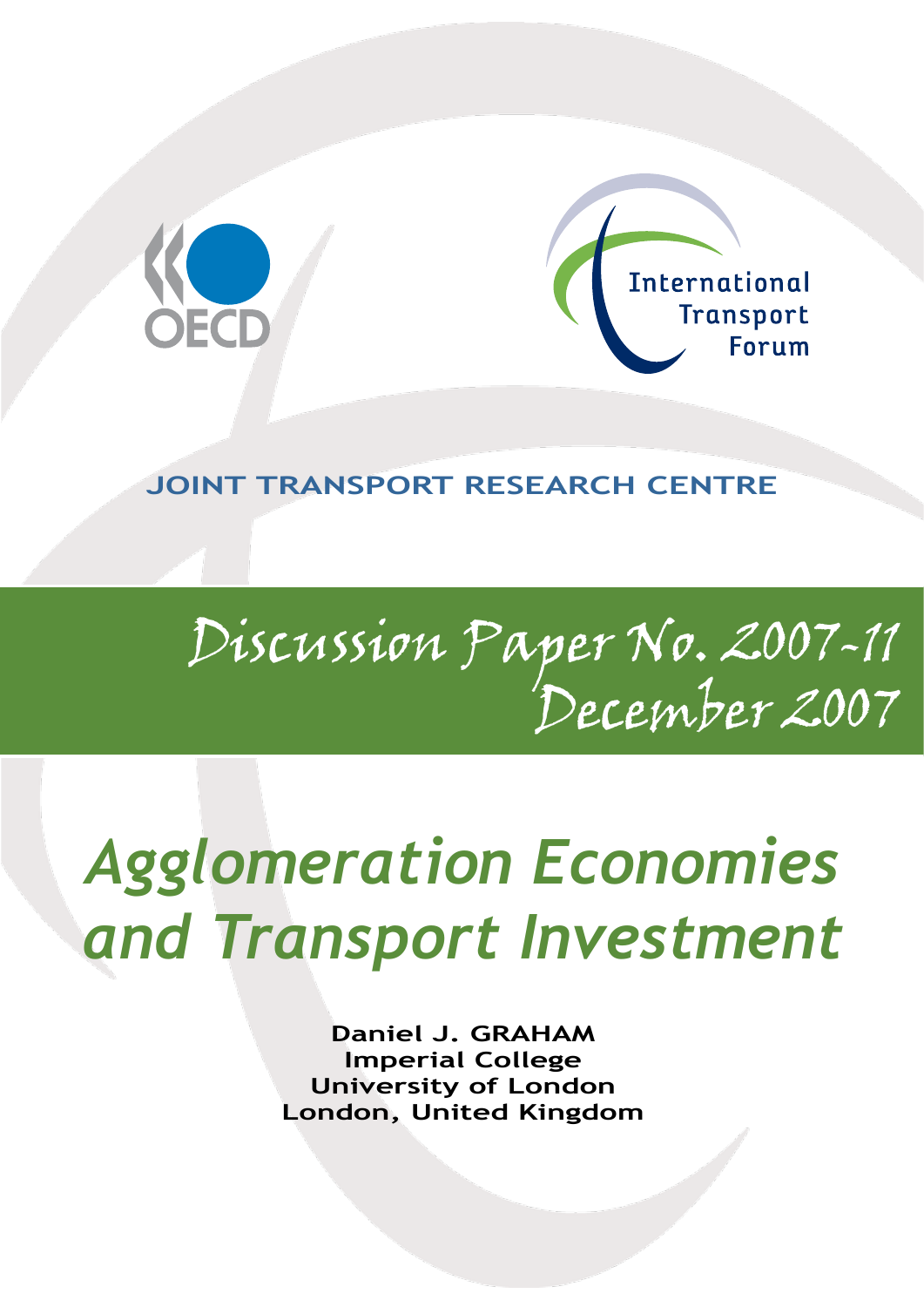### **TABLE OF CONTENTS**

| 1.             |                                                                 |  |
|----------------|-----------------------------------------------------------------|--|
| 2.             |                                                                 |  |
|                |                                                                 |  |
| $\mathbf{3}$ . |                                                                 |  |
|                |                                                                 |  |
| $4_{\cdot}$    |                                                                 |  |
|                |                                                                 |  |
| $\mathcal{F}$  |                                                                 |  |
|                |                                                                 |  |
|                |                                                                 |  |
|                | APPENDIX 1: THE TRANSLOG PRODUCTION INVESE INPUT DEMAND MODEL20 |  |

London, August 2007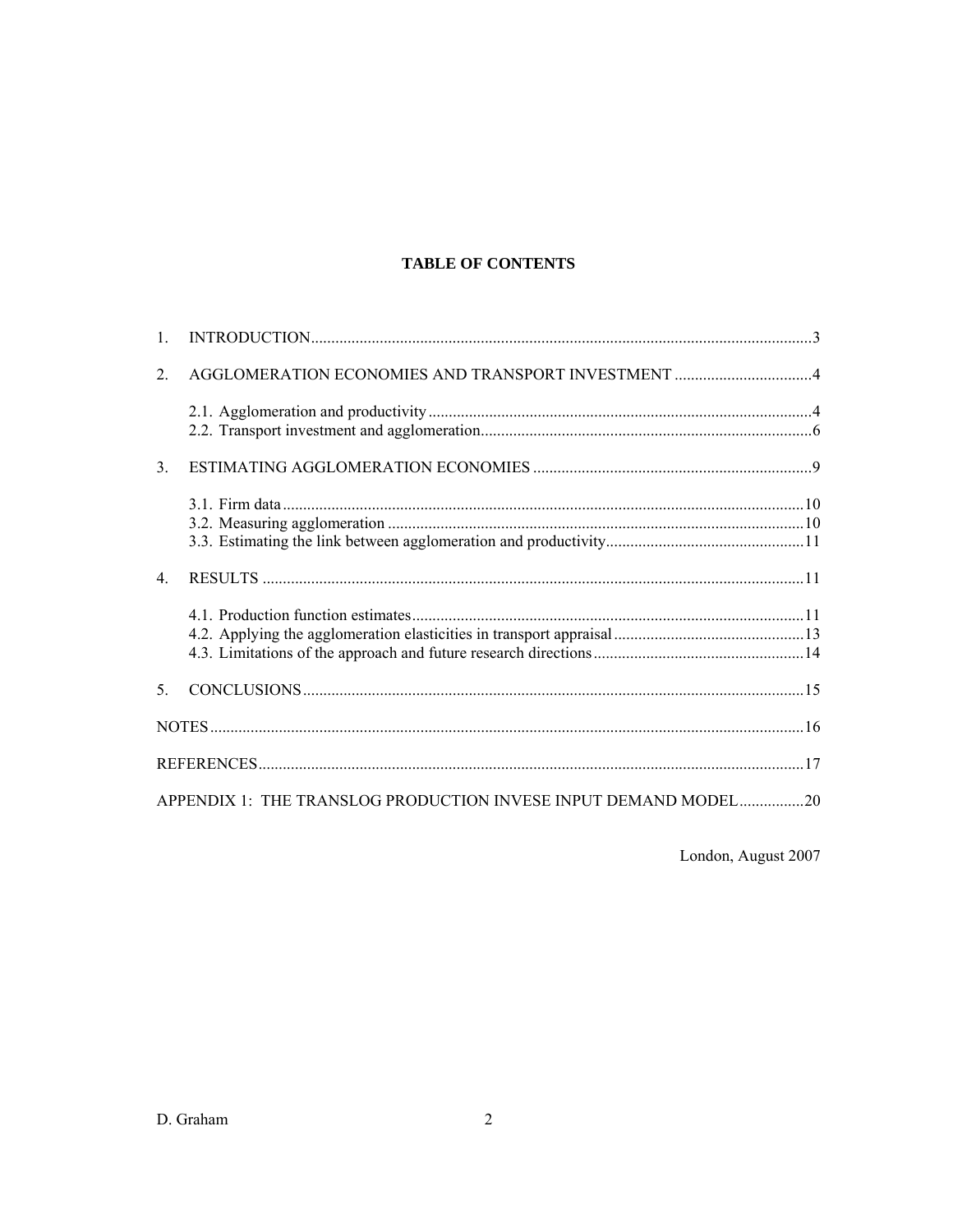#### **ABSTRACT**

 This paper is concerned with the links between agglomeration, productivity and transport investment. If improvements in transport systems give rise to changes in the mass of economic activity accessible to firms, for instance by reducing travel times or the costs of travel, then they can induce positive benefits via agglomeration economies. The paper presents empirical results from an econometric analysis of the relationship between productivity and accessibility to economic activity for different sectors of the UK economy. The results show that agglomeration economies do exist and that they can be substantial, particularly for services. Furthermore, the effect of agglomeration externalities is not trivial when considered in the context of transport appraisal. Initial calculations typically indicate additions to conventional user benefits of 10%-20% arising from increasing returns to economic mass.

#### **1. INTRODUCTION**

 A recent paper by Venables (2007) develops a theoretical model to demonstrate some important links between transport provision and agglomeration. He shows that if, as urban economic theory suggests, there are increasing returns to agglomeration, then transport investments may induce positive productivity benefits by effectively raising accessibility to economic mass. Any such agglomeration externalities can be classed as `wider benefits' of transport investment in the sense that they are typically not captured in a standard cost-benefit appraisal.

 To understand the magnitude of the potential `wider benefits' of transport investment we first need quantitative estimates of returns to agglomeration. In other words we require some empirical verification of the existence and magnitude of the relationship between productivity and accessibility to economic mass. Preferably, we want to examine this relationship separately for different sectors of the economy because the benefits derived from agglomeration are unlikely to be uniform across industries.

 This paper describes the results of new empirical research on the relationship between agglomeration and productivity for different sectors of the UK economy. It also considers the implications of agglomeration economies for the evaluation of transport investment. The results show that agglomeration economies do exist and that they can be substantial, particularly for services. If transport investments change the densities available to firms, for instance through a reduction in travel times or in the cost of travel, then there are likely to be positive gains from agglomeration.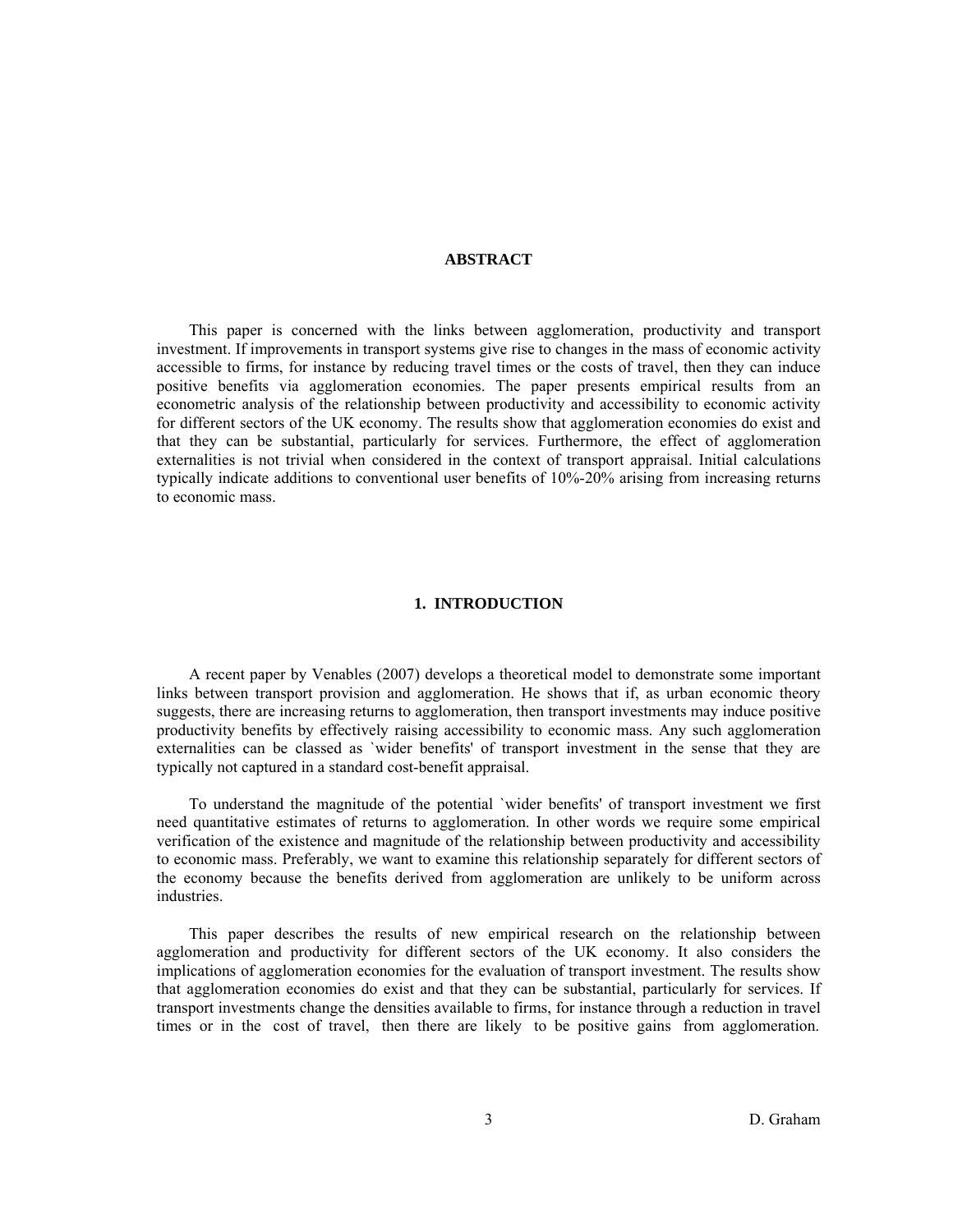Furthermore, the effect of agglomeration externalities is not trivial when considered within the framework of transport appraisal. Initial calculations typically indicate additions to conventional user benefits of 10%-20% arising from increasing returns to economic mass.

 The paper is structured as follows. Section 2 reviews the literature on agglomeration and productivity and discusses the relationship between transport investment and agglomeration. Section 3 describes the methodology used to estimate agglomeration economies. Empirical results are presented in section 4, including a review of some recent applications of agglomeration benefits within transport appraisal. Conclusions are then drawn in the final section.

#### **2. AGGLOMERATION ECONOMIES AND TRANSPORT INVESTMENT**

#### **2.1. Agglomeration and productivity**

 The tendency towards concentration or agglomeration is perhaps the most widely observed feature of the spatial organisation of economic activity. It can be discerned across the Globe at a variety of different geographical levels. Agglomeration is evident, for instance, in the existence and growth of cities, in the formation of industrial regions and districts, and in the clustering of like activities within the same neighbourhood of a town or city.

 Attempts to explain the microfoundations of agglomeration generally start from the premise that cities and industrial concentrations would not form if there were not some tangible benefits that accrue to firms. The advantages derived through the spatial concentration of economic activities are referred to generically as *agglomeration economies*.

 Typically, a distinction is made between agglomeration effects that arise from the scale or density of activity within a particular industry and from those due to urban scale or city size. Economies of industry concentration, termed localization economies, are external to the firm but internal to the industry and are principally thought to be sourced through labour market pooling, the sharing of intermediate inputs, and knowledge sharing or `technological spillovers'. Economies of urban concentration, or urbanization economies, are external to the firm and the industry but internal to the city with benefits arising from the existence of local public goods, the scale of markets, the proximity of input-output sharing, and other kinds of inter-industry interaction.

 The theoretical foundations for the existence of agglomeration economies are now well established (see for example Fujita and Thisse 2002; Duranton and Puga 2005). There is also a body of empirical work that has sought to identify these externalities and to quantify their effects on productivity. There are a number of excellent up-to-date surveys of the empirical literature on agglomeration (see in particular Rosehthal and Strange 2004; Eberts and McMillen 1999). This literature has concentrated largely on manufacturing with, until very recently, few published results on the link between agglomeration and service sector productivity. This is almost certainly due the poor quality of service sector data for most countries compared to the manufacturing statistics. Nevertheless, since services now comprise such a large share of many national and urban economies, the emphasis on manufacturing represents a real limitation.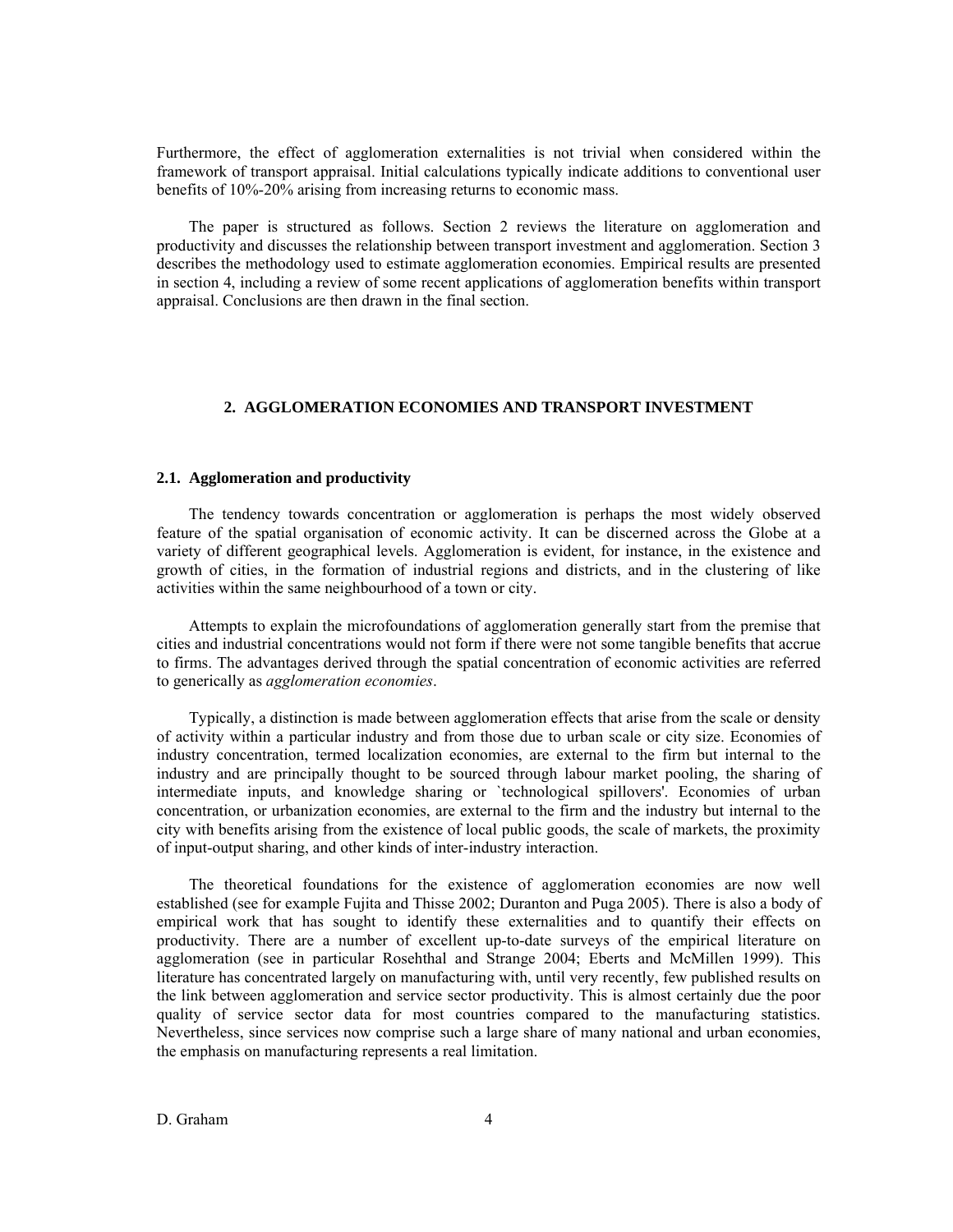To identify agglomeration economies empirical work typically proceeds by constructing variables that measure the extent of industry and urban concentration, and uses these within a production or cost function framework to estimate effects on productivity. Urbanization is often represented by the total population or total employment of an urban area. Localization is proxied using some measure of local industry scale such as employment. Table 1 provides a summary of some prominent studies of the effects of agglomeration on productivity. It summarises those studies that have produced an actual elasticity estimate of the effects of agglomeration, rather than those that have detected agglomeration effects through the use of dummy variables or other limited variable methods.

| Author                       | unit of analysis        | independent variable          | elasticity |
|------------------------------|-------------------------|-------------------------------|------------|
| Aaaberg (1973)               | Swedish cities          | city size (population)        | 0.02       |
| Shefer (1973)<br>2           | <b>US MSAs</b>          | RTS at MSA aggregation        | 0.2        |
| Sveikauskas (1975)<br>3      | <b>US MSAs</b>          | city size (population)        | 0.06       |
| Kawashima (1975)             | <b>US MSAs</b>          | city size (population)        | 0.2        |
| Fogarty and Garofalo (1978)  | <b>US MSAs</b>          | city size (population)        | 0.1        |
| Moomaw (1981)<br>6           | <b>US MSAs</b>          | city size (population)        | 0.03       |
| Moomaw (1983)                | <b>US MSAs</b>          | city size (population)        | 0.05       |
| Moomaw (1985)<br>8           | <b>US MSAs</b>          | city size (population)        | 0.07       |
| Nakamura (1985)<br>9         | Japanese Cities         | city size (population)        | 0.03a      |
| 10 Tabuchi (1986)            | Japanese Cities         | city size (population)        | 0.04       |
| 11 Louri (1988)              | Greek Regions           | city size (population)        | 0.05       |
| 12 Sveikauskas et al. (1988) | <b>US MSAs</b>          | city size (population)        | 0.01b      |
| 13 Nakamura (1985)           | Japanese Cities         | industry size (employment)    | 0.05       |
| 14 Henderson (1986)          | <b>Brazilian Cities</b> | industry size (employment)    | 0.11c      |
| 15 Henderson (1986)          | <b>US MSAs</b>          | industry size (employment)    | 0.19d      |
| 16 Henderson (2003)          | <b>US MSAs</b>          | industry size (no. of plants) | 0.03e      |
| 17 Ciccone and Hall (1996)   | <b>US</b> States        | employment density            | 0.06       |
| 18 Ciccone (2002)            | EU regions              | employment density            | 0.05       |
| 19 Rice et al. (2006)        | <b>GB NUTS 3</b>        | proximity / travel time       | 0.04       |

Table 1. **Estimates of agglomeration economies from production function analyses**

*Notes:* MSA - Metropolitan Statistical Area,

a - mean value for 14 manufacturing industries,

b - mean value from 5 model specifications,

c - mean value for ten industries,

d - mean value for 9 industries,

e - mean value for 4 model specifications.

 With the exception of studies 17 and 18, which are concerned with effects on total economic productivity, the estimates shown in table 1 are for manufacturing industries. Elasticities describing the strength of localization economies are given in 13, 14, 15, and 16; the remaining estimates show the effect of urbanization economies on productivity.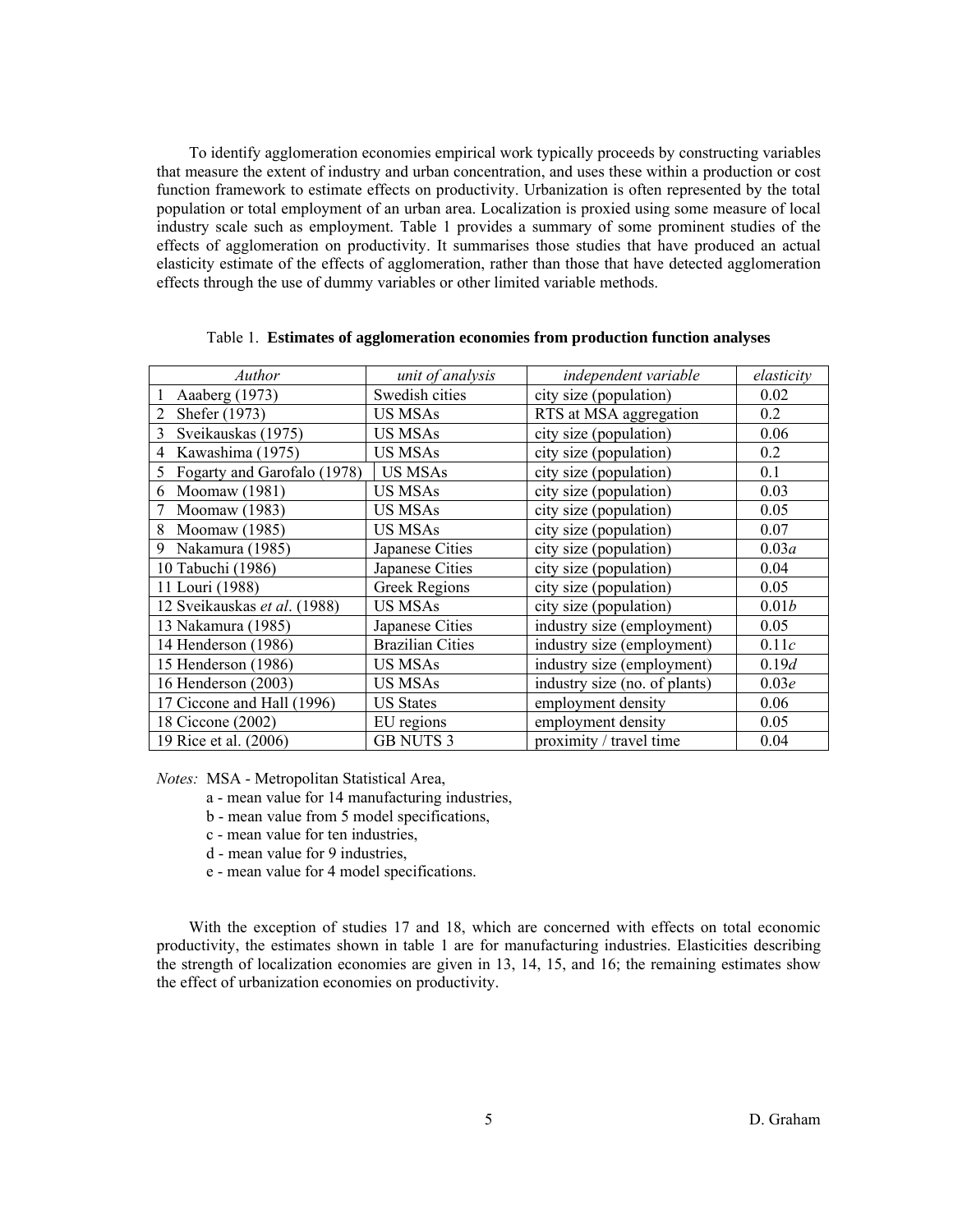The estimates of urbanization economies for manufacturing industries shown in table 1 range from 0.01 to 0.20, but the majority of values are under 0.10. This indicates that a doubling of city size is typically associated with an increase in productivity of somewhere between 1% and 10%. The estimates given in the table are all positive although Henderson (1986) and Henderson (2003) do report difficulties in identifying urbanization effects on productivity.

 Table 1 shows four estimates of localization economies. Nakamura (1985) estimates the effect of localization economies on the productivity of 20 manufacturing industries. He quotes an unweighted average elasticity of productivity with respect to industry size of 0.05. Henderson (1986) using industry level data for US MSAs and Brazilian cities also find positive localization economies. His estimates for Brazil vary by industry, with a maximum elasticity estimate of 0.20 and a minimum of 0.03, the mean value over 10 industries is 0.11. For US MSAs estimated localization elasticities range from 0.09 to 0.45 with a mean value of 0.19. Henderson (2003) estimates a mean localization elasticity of 0.03.

 In addition to studies using MSA population and employment to represent city and industry size there other studies that have incorporated some measures of distance or density into the specification of agglomeration effects. Two papers are particularly interesting in this respect. Ciccone and Hall (1996) derive an equation to estimate the effects of county-level employment density on aggregate state productivity for the United States. They find that over 50% of the variance in aggregate labour productivity across states can be explained by variance in the density of employment and that a doubling of employment density is associated with a 6% increase in average labour productivity (i.e. an elasticity of 0.06). Ciccone (2002) extends the analysis to European data and estimates an elasticity of labour productivity with respect to employment density of 0.045.

 Thus, from the empirical literature, we find evidence to support the theory of increasing returns to urban density and of returns to industry size.

#### **2.2. Transport investment and agglomeration**

 It seems intuitively reasonable to suppose a further link between transport provision and the benefits that arise from the spatial concentration of economic activity. Transportation costs are crucial in determining the mass of economic activity (including population) that firms can access. New investments in transport can render a larger scale of activity more accessible by reducing travel times or the costs of travel, giving rise to positive agglomeration benefits. Conversely, where transports systems work inefficiently, or where there are constraints on accessibility, these may inhibit the generation and distribution of agglomeration externalities.

 A crucial issue here is that agglomeration economies are *externalities*, that is, they arise as a side effect of the activities of firms which have consequences for the wider economy. This is very important from the point of view of transport appraisal because traditional methods of appraisal based on valuation of travel times do not recognise these types of externalities. For this reason agglomeration effects of transport investment can be classes as *wider economic benefits* because they represent market imperfections that are not accounted for in a standard cost-benefit appraisal.

 Venables (2007) formalises this argument and shows that estimates of the elasticity of productivity with respect to agglomeration can be used to shed light on the magnitude of the external benefits of transport improvements. He develops a theoretical model of an urban economy that links productivity to transport investment via effects on city size. His objective is to distinguish real income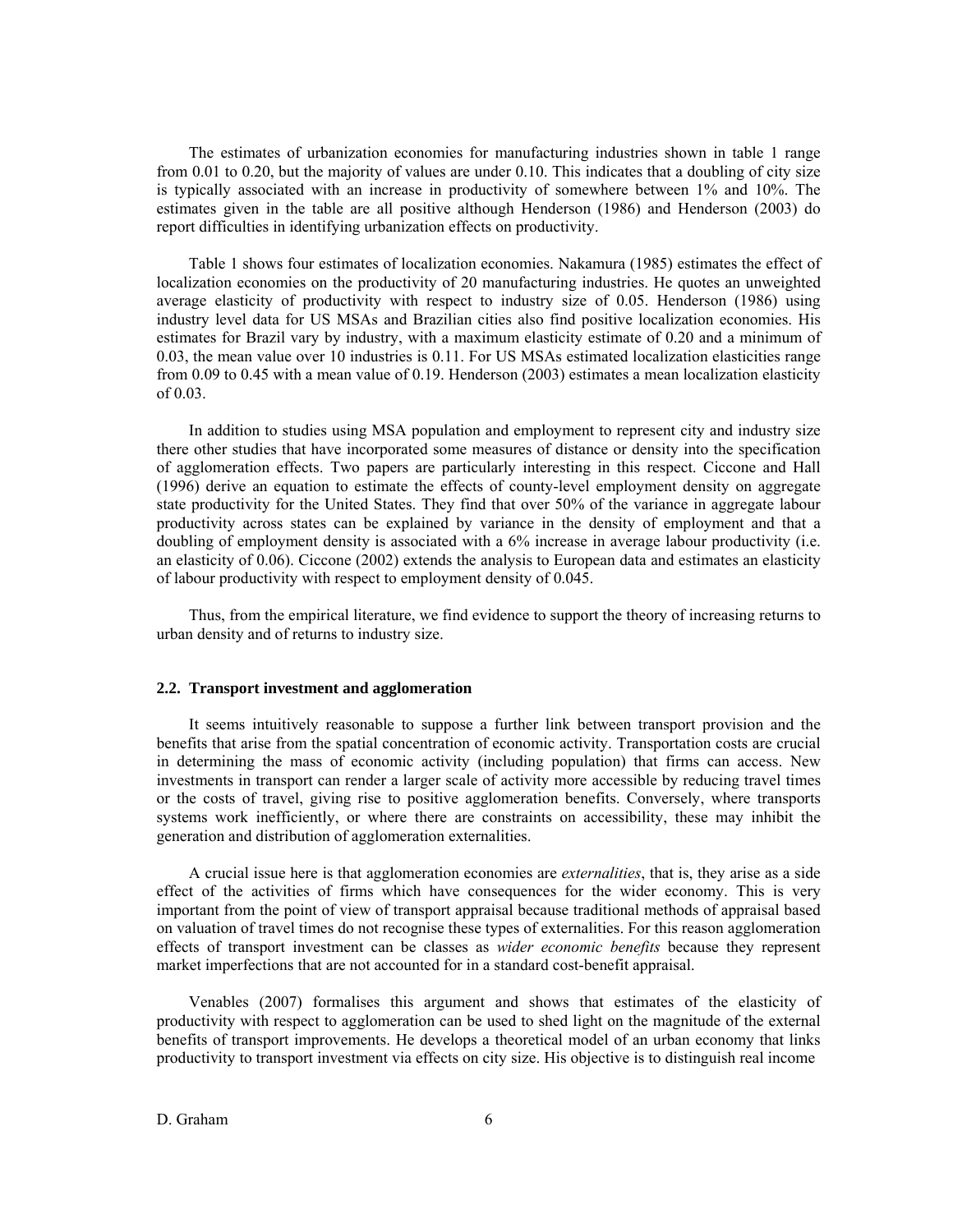

### Figure 1a. **Urban equilibrium**



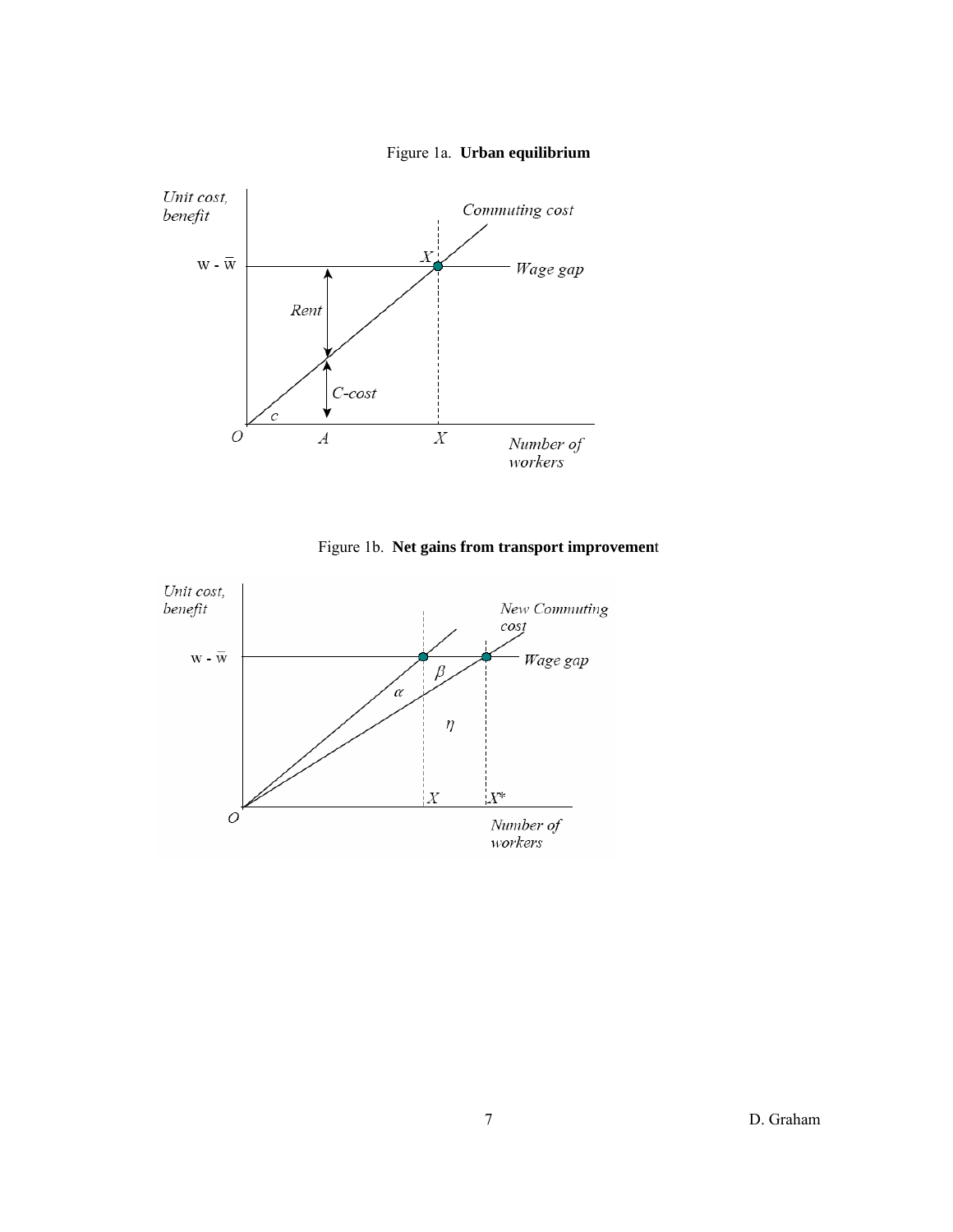

#### Figure 1c. **Net gains form transport improvement with endogenous productivity**

changes that result from transport investment due to a productivity-city size (agglomeration) effect, from those economic benefits that are captured in standard transport appraisals and which arise from resources saved in commuting and from an increase in urban output.

 Venables' paper provides a clear demonstration of the key relevant arguments that link transport and agglomeration. A diagraming representation of the model taken from Venables' paper is given in figure 1.

Figure 1a shows an urban equilibrium in which the size of the city is determine at point  $X$ , where the wage gap between city workers and non-city workers is taken up in the travel costs of the city worker who is most distant from the CBD.

 Figure 1b shows that when a transport improvement is made commuting costs are shifted downwards and consequently the city expands to point  $X^*$ . The total change in the resources used in commuting is  $\eta - \alpha$ , which combined with the change in output ( $\beta + \eta$ ), yields a net benefit from the transport improvement of  $\alpha + \beta$ .

 In Figure 1c, Venables shows the implications of the existence of a city size-productivity gradient. If larger cities have higher productivity due to agglomeration externalities then the wage gap can be expressed, not as a constant gap, but as a concave curve that increases with city size. Equilibrium is found at the intersection of the commuting cost and wage gap curves. The fact that productivity is non-constant with respect to city size means that the real income gain from a transport improvement is  $\alpha + \beta + \delta$ ; where  $\delta$  measures the increase in productivity experienced by city workers and is akin to a measure of the elasticity of productivity with respect to city size.

 In this way Venables demonstrates that there are external benefits from transport investment related to agglomeration and that these can be quantified using elasticities of productivity with respect to some measure of agglomeration.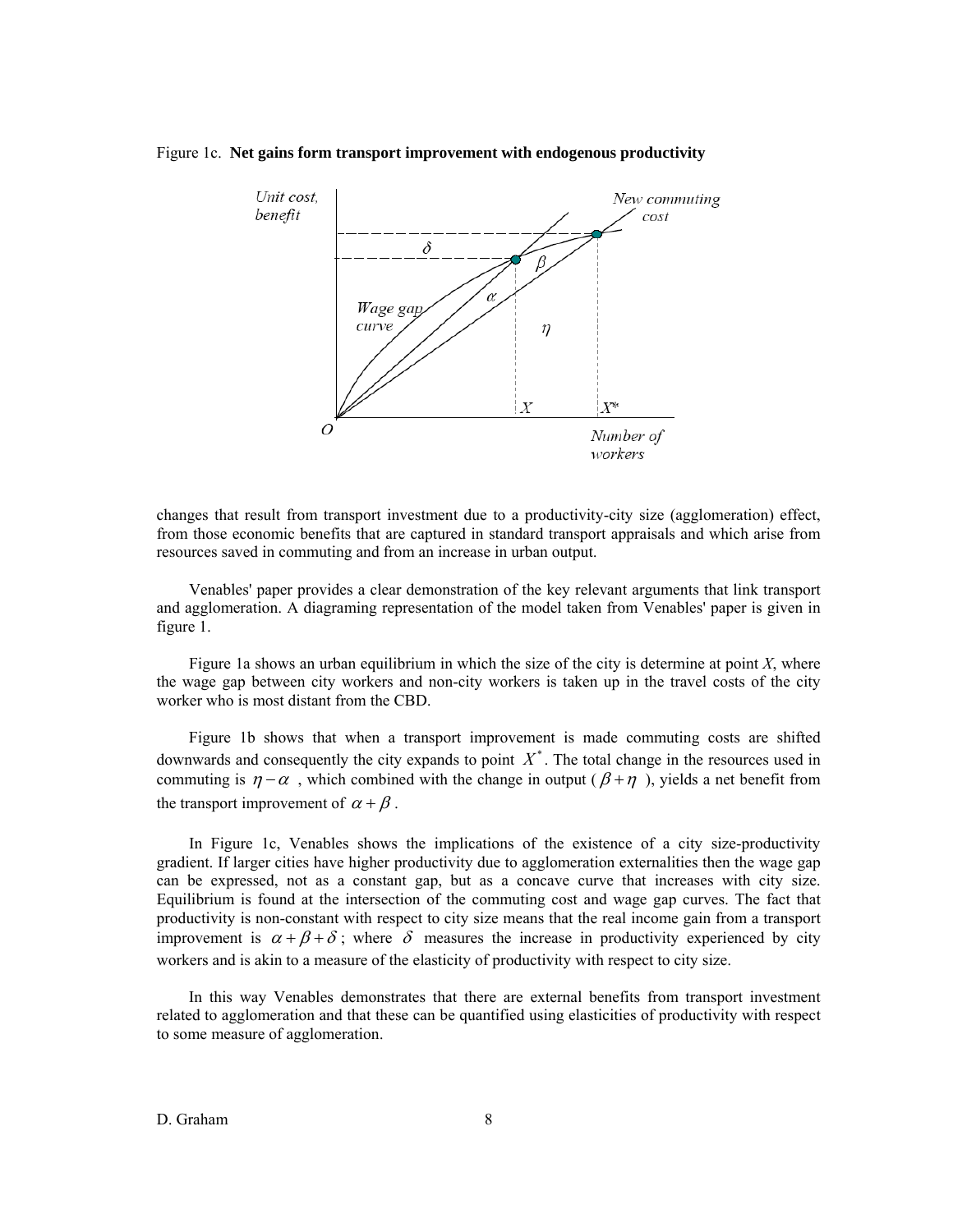#### **3. ESTIMATING AGGLOMERATION ECONOMIES**

 The previous literature has indicated that agglomeration externalities do exist for manufacturing, but the sectoral coverage of existing work is incomplete and the analysis of agglomeration is typically based on data for relatively aggregated industries and spatial areas.

 The purpose of the research described in this paper is to estimate a set of agglomeration elasticities that are compatible with the objective of assessing the wider economic benefits of transport investment. We do this for a comprehensive range of industries to find out whether agglomeration externalities really matter across sectors and whether they might be important in assessing the benefits of transport investment<sup>2</sup>.

 The empirical analysis uses firm level data to represent spatial variance in productivity along with data for small areas to construct measures of the agglomeration `experienced' by firms. The analysis proceeds in four steps. First, we gather data on the production characteristics of firms across a range of sectors. We then use Geographical Information System (GIS) software to identify the location of each firm in an electronic map. In the third step, we overlay on top of our map of firms a framework of small spatial units and use these to construct measures of the agglomeration experienced by each firm in each location. Finally, we use the firm data and the measures of agglomeration within a production function framework to estimate the effect of agglomeration on firm productivity.

 There are several advantages to the micro firm-level approach we adopt here rather than the conventional method which uses aggregate spatial areas as the units of observation:

- **i Consistency with theory**  the assumptions we use to analyse production behaviour presuppose firms as the basic decision making units, not aggregate spatial areas. Thus, modelling at the firm level provides consistency with the theory we draw upon to analyse productivity.
- **ii Compatible measures of agglomeration** by locating each firm geographically we can capture a high degree of spatial detail in our measures of agglomeration and avoid using data based on large pre-defined geographic units such as administrative areas or metropolitan definitions. Furthermore, using a distance based approach we can include an implicit transport dimension in the measure of agglomeration by considering not just the scale of economic activity within some concentration, but how accessible (proximate) this scale is to each firm.
- **iii Flexible representation of production technology analysis using production data** aggregated over firms require us to assume homogenous technology across those firms and constant returns to scale, restrictions which can give rise to aggregation bias. Firm level data permit the use of more flexible functional forms to represent technology.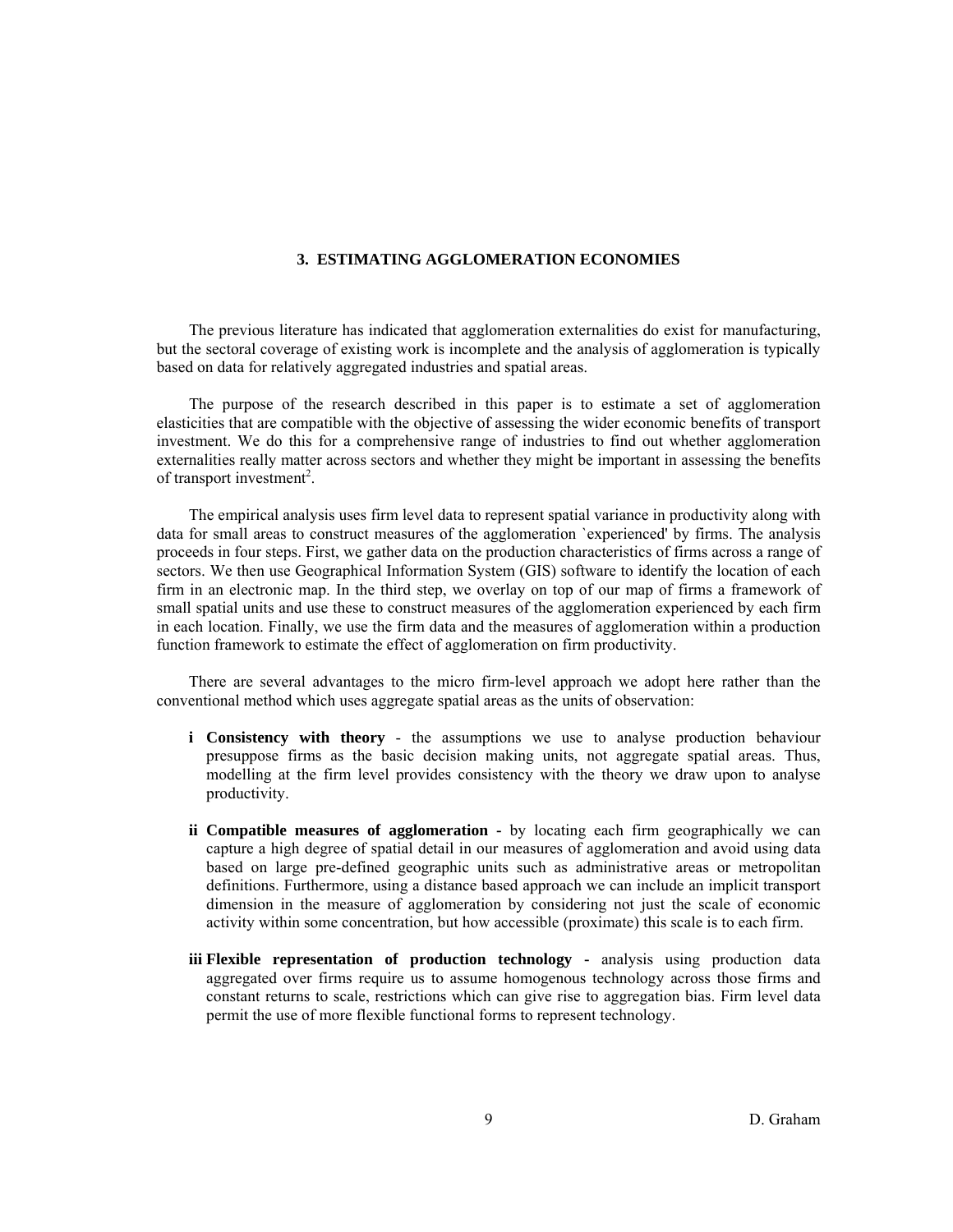**iv Econometric estimation -** in estimating productivity the use of extensive firm level data can help to reduce multicollinearity and provide more identifying variance (e.g. Griliches and Mairesse 1995).

#### **3.1. Firm data**

 The firm data we use for estimation describe the production and cost characteristics of registered UK companies in 2 digit sectors. Under UK legislation each registered company is required to provide accounting and other information about their operations to an executive agency of the Department of Trade and Industry know as Companies House. These data are made available in a commercial software package called Financial Analysis Made Easy (FAME), which is produced jointly by Jordans and Bureau Van Dijk (BVD 2003). The production data are for companies not plants. It is, however, possible to identify and remove multi-plant firms from the sample because they report more than one trading address.

 The FAME data record extensive financial information for each firm and are available for a number of years, although the time-series reporting for individual firms is irregular. The basic input data we have on each firm include a measure of capital stock and the number of employees. Capital stock is the value of assets possessed by the firm and includes `fixed assets' such as the depreciated value of buildings, plant, machinery and equipment; `current assets' such as stocks and various debts owed to the company; and `current liabilities' or the amount owed by the company as a result of normal trading. Sales are used as a proxy for output. We also have data on wages and on the total costs of each firm, which includes all direct elements of the cost of the ordinary activities used to produce the firm's output.

#### **3.2. Measuring agglomeration**

 The measure of agglomeration we use is calculated using a *ward* framework because there are extensive economic data available for these areas3, and because they allow for a high level of spatial disaggregation dividing Britain (230,700 square kilometres) into approximately 10,760 units.

 Using the ward data we represent agglomeration with an `effective density' measure. This is essentially an accessibility based measure of agglomeration for very small areas. The total effective density (U) of employment that is accessible to any firm located in ward *i* is

$$
U_i = \frac{E_i}{\sqrt{A_i/\pi}} + \sum_{j}^{i \neq j} \left(\frac{E_j}{d_{ij}}\right)
$$
 (1)

where  $E_i$  is total employment in ward  $i$ ,  $A_i$  is the area of ward  $i$ ,  $E_j$  is total employment in ward  $j$ , and  $d_{ij}$  is the distance between *i* and *j*. Note that the density effect that arises within the ward in which the firm is actually located (i.e. the first term on the right hand side of equation (1)) is measured by total ward employment divided by a proxy for average ward radius that is calculated assuming that the wards are roughly circular.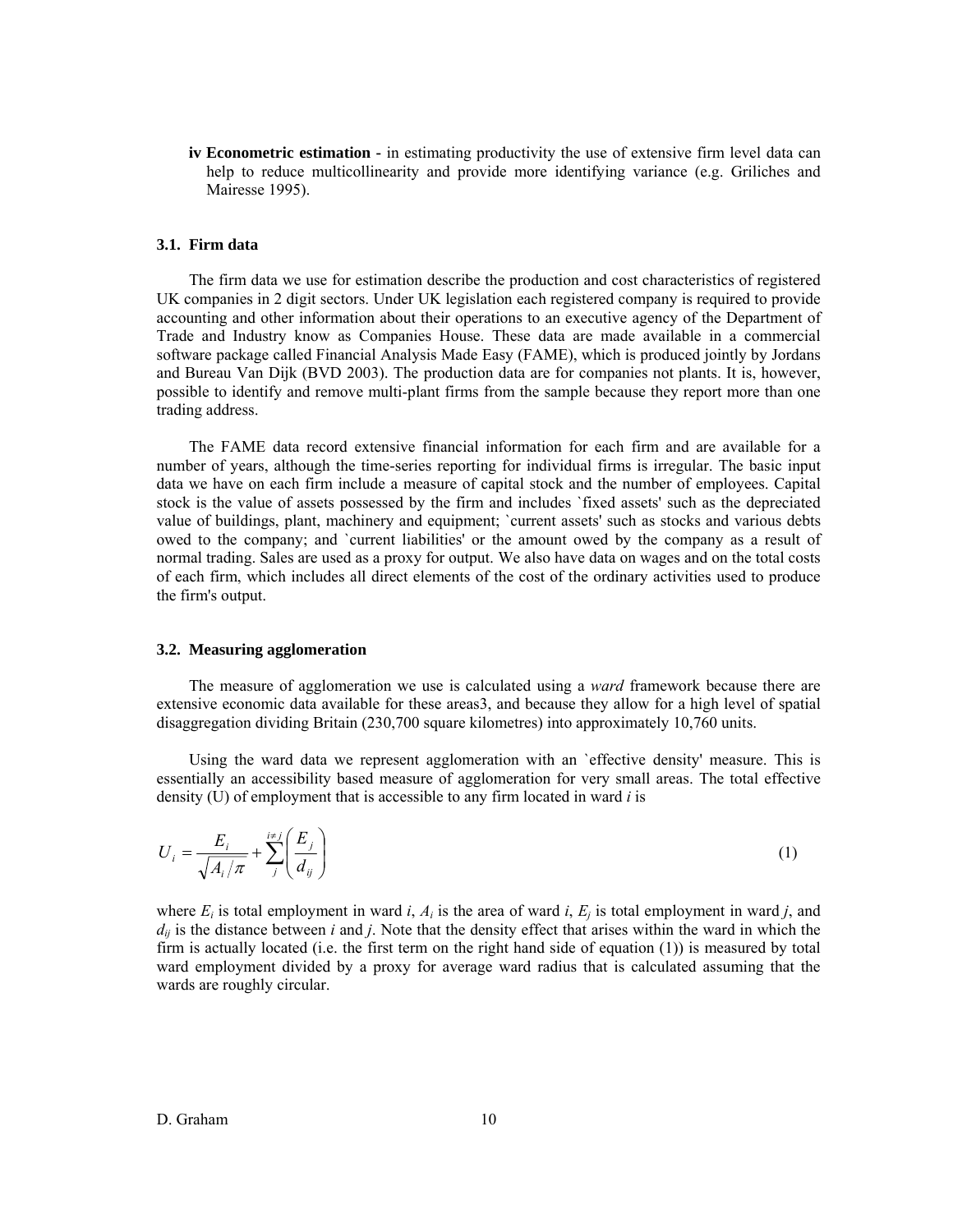It is worth stressing here the implicit transport dimension of (1). Our effective density measure captures the scale and proximity of economic activity that is available in particular locations. We assume that investment in transport will change effective densities because it will alter the relative proximities of activity. Note, that we could also use travel times, or a measure of the generalised cost of travel, as the denominator in equation (1) (e.g. Graham 2007c).

#### **3.3. Estimating the link between agglomeration and productivity**

 As externalities, agglomeration economies are treated as a kind of technology component that serves to shift the firm's production or cost function. For instance, at the firm level a typical specification of the production function would be

$$
Y = g(U)f(X) \tag{2}
$$

where *Y* is the output level of the firm, *X* is a vector of factor inputs, and  $g(U)$  is a vector of influences on production that arise from agglomeration economies.

 We use firm level data to provide an empirical representation of the production function, allowing us to estimate the effect of agglomeration on firm productivity. Specifically, we a variant of the translog production function which includes a primary production function along with a set of inverse input demand equations, which introduce additional information on costs and factor prices. Using this particular approach we can sketch out a reasonably complete specification of the production technology of firms and analyse some distinct effects of agglomeration on productivity. A description of the translog model used is given in appendix 1. A full demonstration of the model for the estimation of agglomeration economies is provided by Graham and Kim (2007).

#### **4. RESULTS**

 In this section we present estimates of the relationship between agglomeration and productivity for UK industries derived using the production function methodology outlined above. We then review some recent attempts to use these results within appraisal methodology to assess the agglomeration benefits of transport investments. Finally we note some limitations of the approach and suggest some future directions for research.

#### **4.1. Production function estimates**

 The results presented in this sub-section are taken from Graham (2005) and Graham (2006), and the intention here is to provide only an overview of the empirical finding of this previous work. For a full description of methodology, data sources, or other technical aspects of the research the reader should refer to these more detailed reports.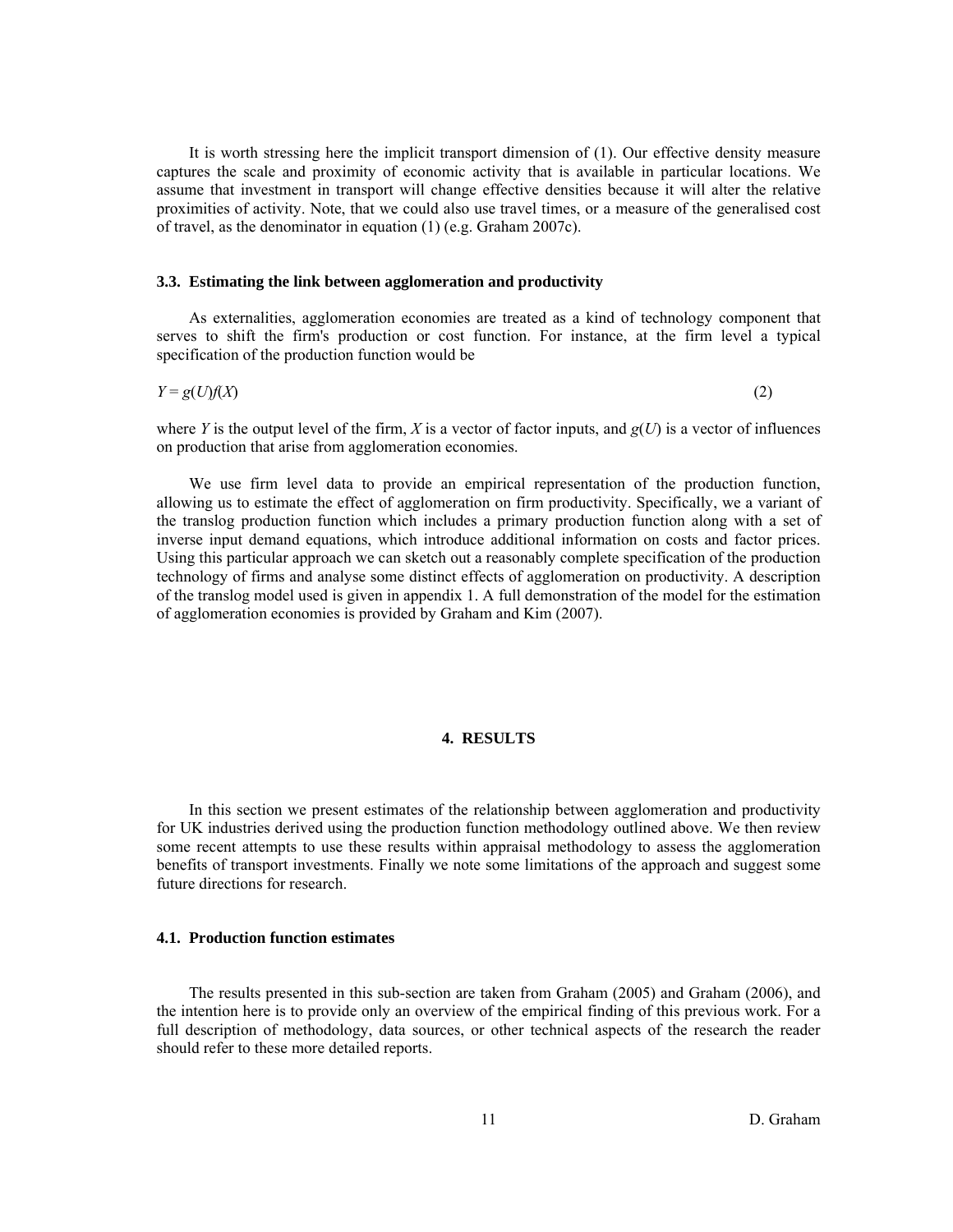The results are presented for eight industry groups which comprise the following SIC codes:

- i. manufacturing (MAN) (SIC 15-40)
- ii. construction (CON) (SIC 45)
- iii. distribution, hotels & catering (DHC) (SIC 50-55)
- iv. transport, storage & communications (TSC) (SIC 60-64)
- v. Real estate (RE) (SIC70)
- vi. Information technology (SIC 72)
- vii. banking, finance & insurance (BFI) (SIC 65-67)
- viii. business services (BUS) (SIC741 -745)

 Separate estimates of agglomeration economies from the production function analyses are obtained for each group4. These are expressed as elasticities showing the proportional change in productivity associated with a proportional change in the level of agglomeration. Table 2 below shows estimates of the elasticities of productivity with respect to agglomeration.

| industry                           | elasticity |
|------------------------------------|------------|
| Manufacturing                      | 0.077      |
| Construction                       | 0.072      |
| Distribution, hotels $\&$ catering | 0.153      |
| Trans, storage $&$ communications  | 0.223      |
| Real estate                        | 0.192      |
|                                    | 0.082      |
| Banking, finance & insurance       | 0.237      |
| <b>Business services</b>           | 0.224      |
| Whole economy                      | 0.119      |

Table 2. **Estimated elasticities of productivity with respect to agglomeration**

 We estimate positive agglomeration externalities for manufacturing, construction and for each of our six service industries. The lowest agglomeration elasticity shown in the table is for manufacturing  $(0.077)$ . The largest agglomeration elasticities are for transport storage & communications  $(0.223)5$ , banking finance  $\&$  insurance (0.237), business services (0.224), and real estate (0.192).

 The weighted average elasticity for the service sector as a whole, where the weights are based on industry group employment shares, is 0.186. This indicates that a doubling of accessibility to economic mass is associated with an increase in productivity of just under 20%. The service sector elasticity is over twice as large in magnitude than the manufacturing estimate of 8%. So it seems, on the basis of the results given in table 2 that services enjoy higher returns from agglomeration than manufacturing, and particularly the types of activities that we expect to find in CBD locations such as banking finance & insurance, business services, and real estate. Calculating a weighted average elasticity over all industries, gives an estimated elasticity of productivity with respect to agglomeration for the whole economy of 0.119 (12%).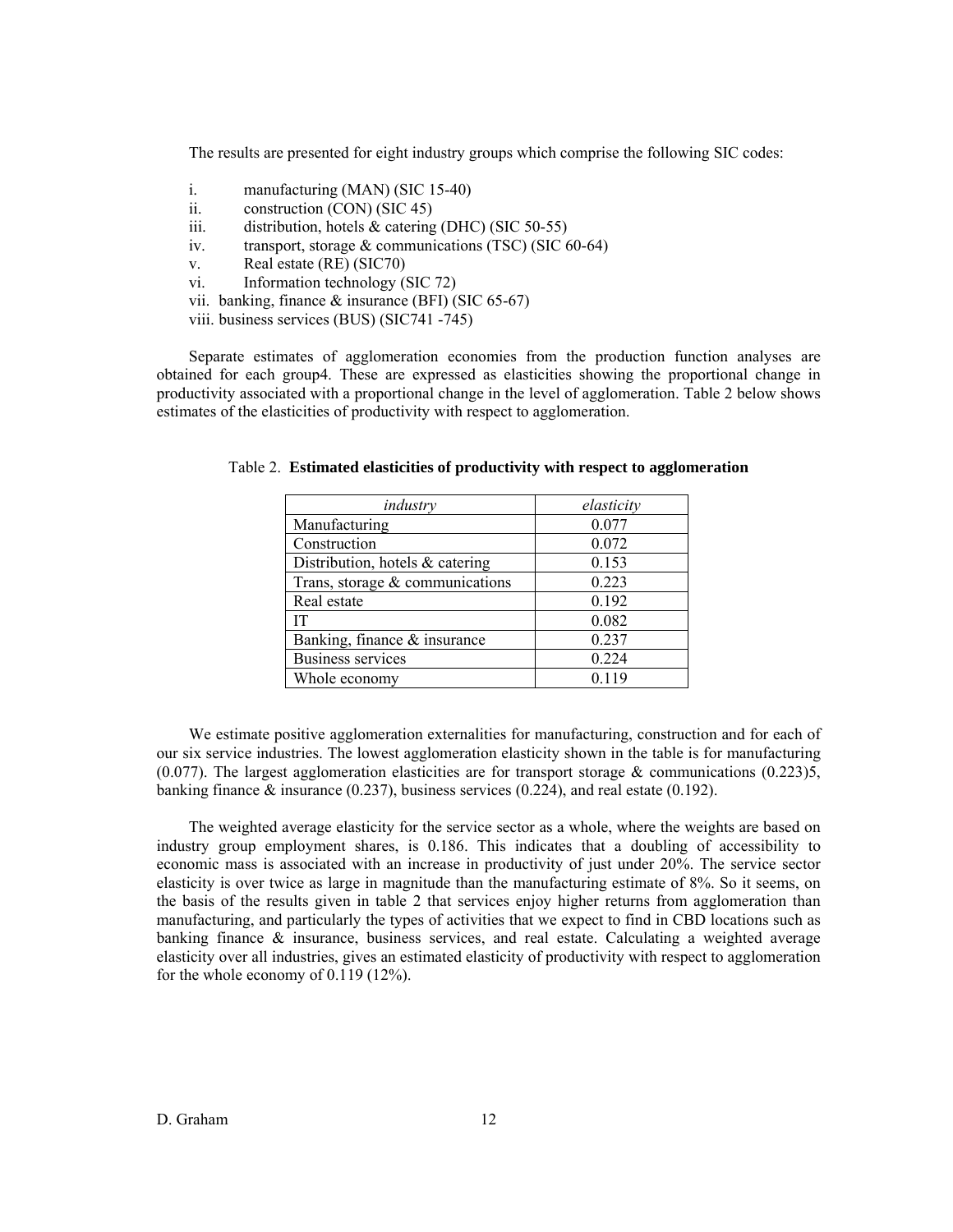#### **4.2. Applying the agglomeration elasticities in transport appraisal**

 The results given above support the theory of increasing returns to agglomeration across a range of different industries. Proximity to economic mass appears to matter, and for this reason, we may suppose that an increase in effective densities induced through transport investment could have associated productivity benefits via agglomeration. However, we may still wonder about the actual magnitude of these effects in the context of transport appraisal. Would they appear insignificant relative to conventional travel time savings, or could they actually make a real difference to the benefit-cost calculations?

 The answers to these questions will ultimately depend on the characteristics of any particular scheme. However, by way of illustration we can draw upon some recent examples of ex ante evaluation that have calculated the agglomeration benefits of certain transport investments for the UK.

 The first such evaluation was carried out by the UK Department for Transport (DfT 2005). Using agglomeration elasticities given in Graham (2005), and employing a methodology similar to that suggested by Venables (2007), the DfT have reappraised a proposed London rail scheme called Crossrail to see how these externalities would affect the projected benefits of investment. Table 3 below shows the results of this exercise6. The table shows that inclusion of the urban economic effects, the so called agglomeration benefits, increase the total benefits of the Crossrail project by 25%.

 The second recent evaluation of agglomeration benefits has been undertaken by Steer Davies Gleave (SDG) consultants, again using agglomeration estimates given in Graham (2005). They have undertaken a full economic appraisal of various proposed schemes for the Yorkshire & Humberside regionof England. The results relating to estimated agglomeration benefits are shown in table 4. SDGs calculations typically indicate additions to conventional user benefits of somewhere between 10%-20% arising from increasing returns to agglomeration.

 The calculations shown in tables 3 and 4 indicate that the inclusion of agglomeration effects could substantially increase the estimated benefits of transport projects. If these are as large as these recent applications show, there are some important implications for those charged with making decisions on transport investment:

| <b>Benefits</b>                    | Welfare (\$ million) |
|------------------------------------|----------------------|
| Business time savings              | 4 8 4 7              |
| Commuting time savings             | 4 1 5 2              |
| Leisure time savings               | 3833                 |
| Total user benefits (conventional) | 12832                |
| Agglomeration benefits             | 3 0 9 4              |
| Total benefits (new approach)      | 15926                |

#### Table 3. **Applying the new appraisal to CrossRail (DfT calculations)**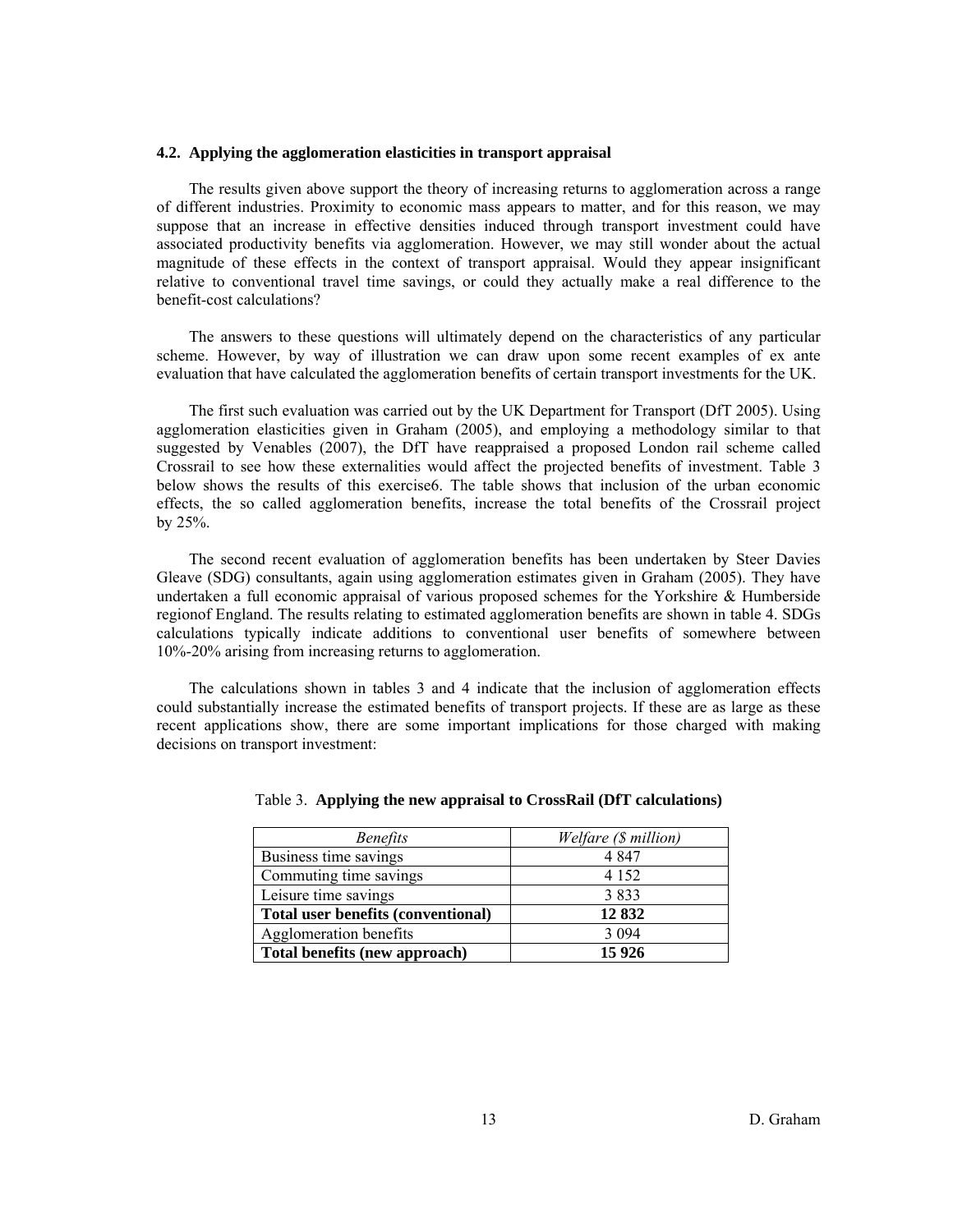| Mode       | Scheme                               | Agglomeration |
|------------|--------------------------------------|---------------|
| Road       | Leeds to Bradford Improved Highway   | 21%           |
| Road       | Leeds Urban Area Improved Highway    | $22\%$        |
| <b>PT</b>  | Leeds to Bradford PT Improvements    | 15%           |
| <b>Bus</b> | Intra Leeds bus subsidy              | 11%           |
| Road       | Leeds to Sheffield Improved Highway  | 19%           |
| Road       | M6 shoulder                          | 12%           |
| <b>Bus</b> | West Yorkshire County bus subsidy    | $9\%$         |
| <b>PT</b>  | Leeds Urban Area Major PT Investment | 9%            |
| <b>Bus</b> | South & West Yorkshire Bus subsidy   | $7\%$         |
| <b>Bus</b> | South Yorkshire bus subsidy.         | 3%            |

Table 4. **Appraisal of agglomeration benefits from transport investments** 

- the inclusion of additional information on agglomeration benefits could help inform the prioritisation of schemes for funding allocation.
- the estimation of higher returns to transport could release more public funds for investment.
- identifying impacts on GDP and on welfare could help to assess the trade-offs between scheme objectives.
- the quantification of GDP effects could help support calls for private contributions to infrastructure investment.

#### **4.3. Limitations of the approach and future research directions**

 The research on agglomeration and transport investment has only very recently emerged and there are a number of limitations of the existing approach that require further attention. The empirical identification of agglomeration economies is fraught with difficulties. The actual processes that give rise to these externalities are generally not observed; instead, we use variables reflecting urban or industrial densities to measure the aggregate efficiency gains that we believe are offered by cities and industrial clusters. The measurement and analysis of productive efficiency itself also poses a number of problems, as do the classifications available to describe industrial and functional heterogeneity. In this sub-section, we emphasize some priorities for future research that could address limitations of the existing treatment of agglomeration in transport appraisal.

 The first obvious limitation of the existing approach, and of the empirical work presented in this paper, is that it does not actually tell us much about where the productivity benefits of agglomeration come from. The theoretical literature does propose a number of sources of agglomeration benefits, (i.e. labour market benefits, knowledge interactions, and input sharing), but the empirical literature has not yet uncovered the relative magnitude of productivity effects arising from each source. In the context of transport appraisal, this means that we do not know how the sources of agglomeration might relate to transport movements.

 This may in fact prove to be an important gap in our knowledge. When transport investments are made they usually affect different types of journey in different ways. Some transport investments will have their greatest impact on business trips, others on commuting, and others perhaps on freight trips.

#### D. Graham 14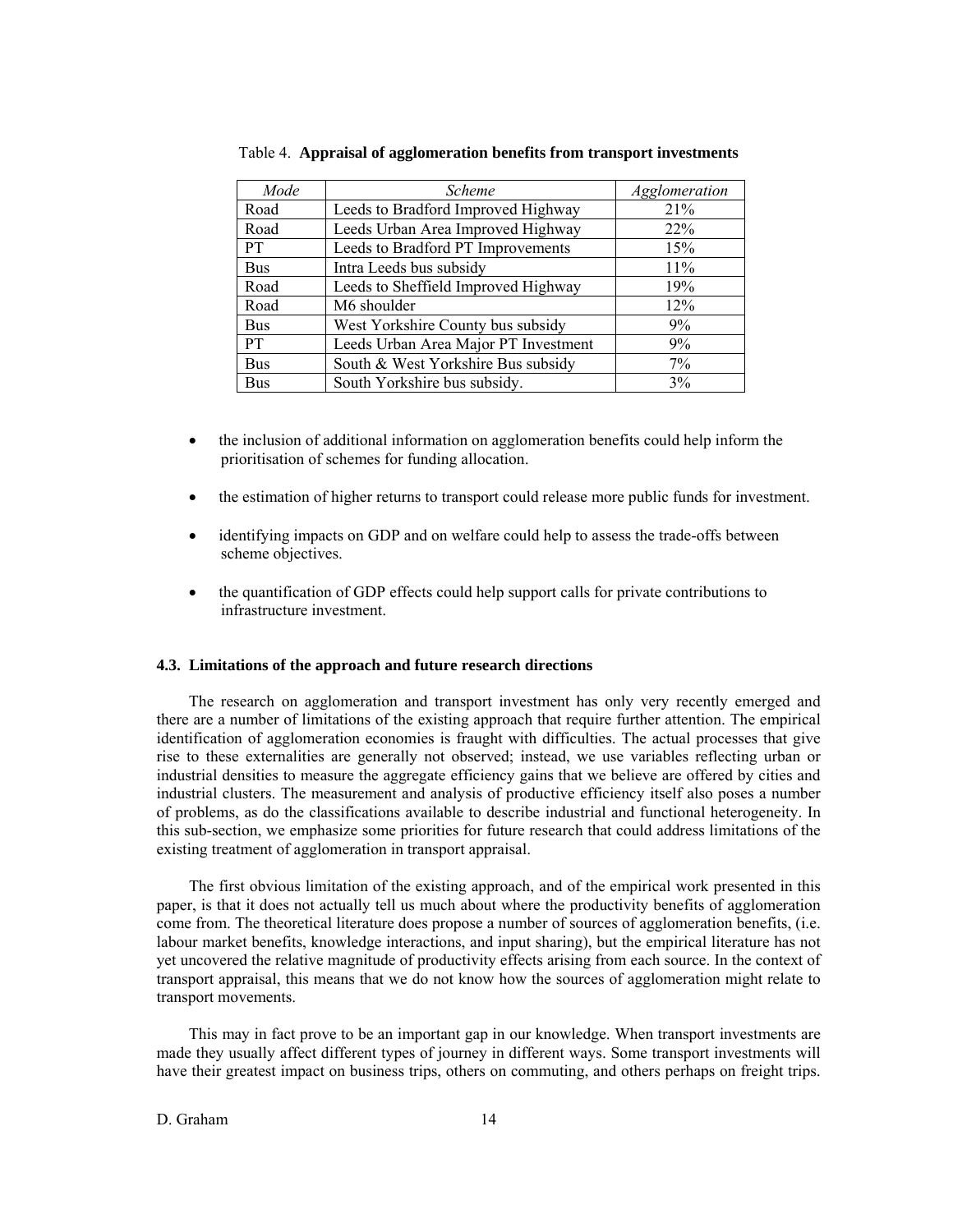The extent of the overall agglomeration benefit from a scheme, therefore, will depends on the degree to which agglomeration externalities are currently constrained by transport provision, but also by the extent to which agglomeration is driven by different journey purposes made by different modes.

 A second important research theme that requires further attention relates to the geographic scope of agglomeration economies and how we represent this in appraisal. Essentially, the issue here concerns our understanding of the spatial distribution of the agglomeration benefits that might arise from transport spending. For instance, if we make a transport investment in Central London are the agglomeration benefits of this investment available only in the immediate locality of the project, or are they distributed further perhaps through the whole of Central, Inner, or Outer London, or even beyond? This is clearly a very important issue. Whether the productivity benefits of investment via agglomeration affect only a relatively small number of firms or a very large number of firms will radically alter estimates of the magnitude of those benefits. We therefore need to know more about how agglomeration economies diminish with distance from source. Rice et al. (2006) address this theme and it certainly requires more attention in the empirical work on agglomeration and productivity.

 Finally, there are a range of other limitations of much of the existing work on agglomeration and productivity that are the subject of ongoing research. These include problems of identification arising from endogeneity and measurement error and the issue of urban functional specialization and the `quality' of inputs7.

#### **5. CONCLUSIONS**

 This paper has considered the link between agglomeration and productivity for sectors of the UK economy. It has developed an `effective density' measure of accessibility to economic mass for small spatial areas which incorporates an implicit transport dimension. The analysis presented above tests the association between productivity and effective density in a firm level translog production function analysis.

 The motivation for the study is to identify if there might be any external benefits that arise from the provision of transport infrastructure that are not included in standard transport appraisals. The results show that agglomeration economies do matter and that they can be substantial, particularly for services. We calculate a weighted average agglomeration elasticity of 0.119 for the economy as whole, 0.186 for the service sector and 0.077 for manufacturing. We also find considerable variation across industries in the magnitude of the elasticities.

 If transport investment changes the densities available to firms, for instance through a reduction in travel times or in the cost of travel, then there are likely to be positive gains from agglomeration. Having reliable estimates of the economic mass-productivity relationship allows us to quantify these `wider' economic benefits. Some recent applications find that the effect of agglomeration externalities is not trivial when considered in the context of transport appraisal. Initial calculations typically indicate additions to conventional user benefits of 10%-20% arising from increasing returns to economic mass.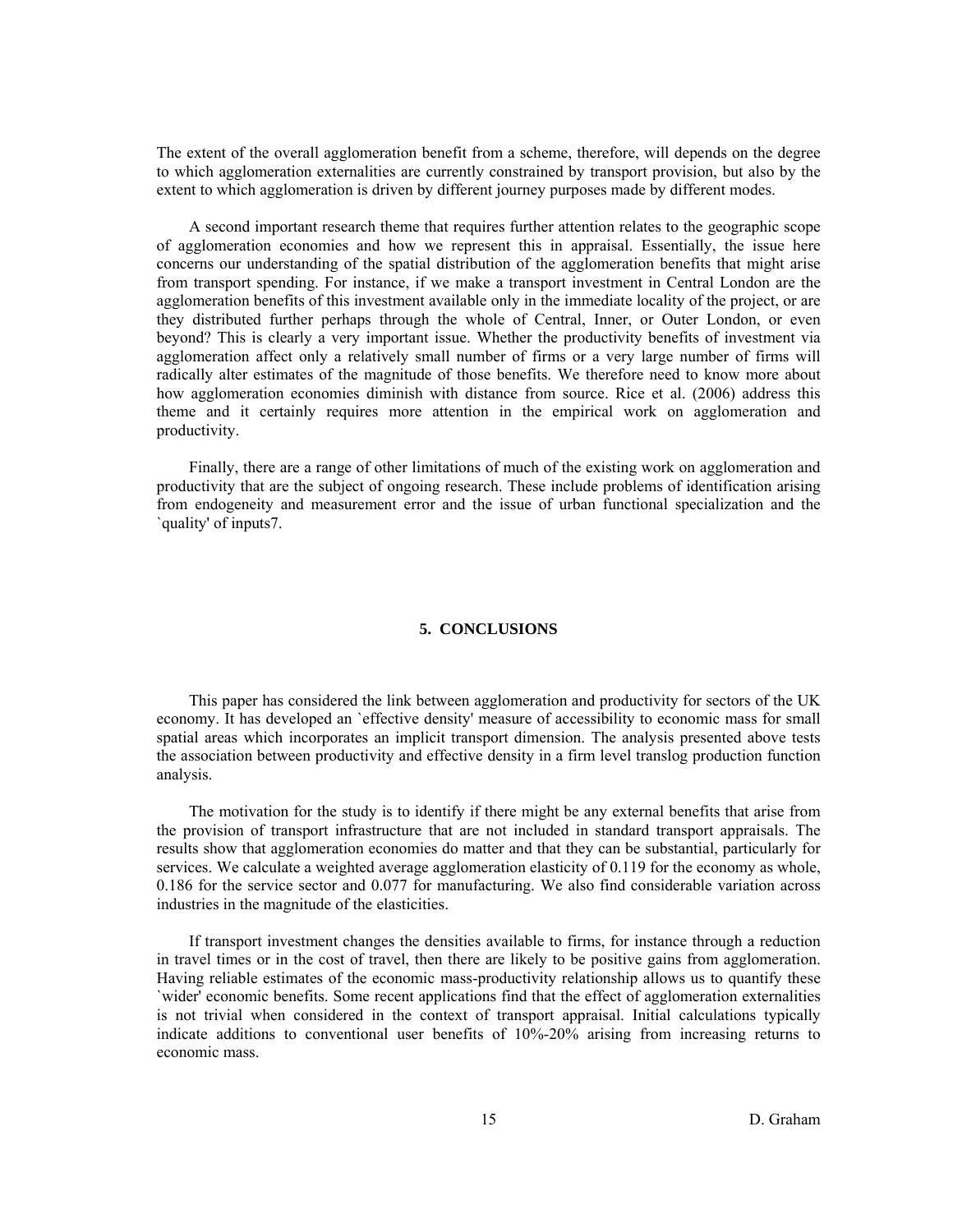#### **NOTES**

- 1. Centre for Transport Studies, Imperial College London, London, SW7 2AZ, UK, Tel: +4420-7594-6088, Fax: +4420-7594-6107, Email: d.j.graham@imperial.ac.uk
- 2. In this analysis we concern ourselves with the agglomeration of all economic activity and do not distinguish between urbanization and localization economies. Graham (2007b) uses a similar approach to estimate externalities arising from both sources.
- 3. We use ward level employment data taken from the Annual Business Inquiry (ABI), the official census of employment in Great Britain.
- 4. Estimation using a finer industrial disaggregation at the 2 digit level can be found in Graham (2007a).
- 5. It is interesting that such a high elasticity is estimated for transport services. This result may be indicative of the increasing returns to density which tend to affect transport operators such that unit costs fall as the density of traffic increases. (e.g. Berechman 1993, Graham *et al*. 2003).
- 6. It is important to emphasise that these calculations have been made by the DfT. The full methodology and a background to Crossrail can be found in DfT 2005.
- 7. There is evidence to show that functional specialization may vary systematically across the urban hierarchy with larger cities tending to have a higher proportion of firms engaged in specialized functions involving skilled occupations (for instance Duranton and Puga 2005, Rice *et al*. 2006, Combes *et al*. 2007).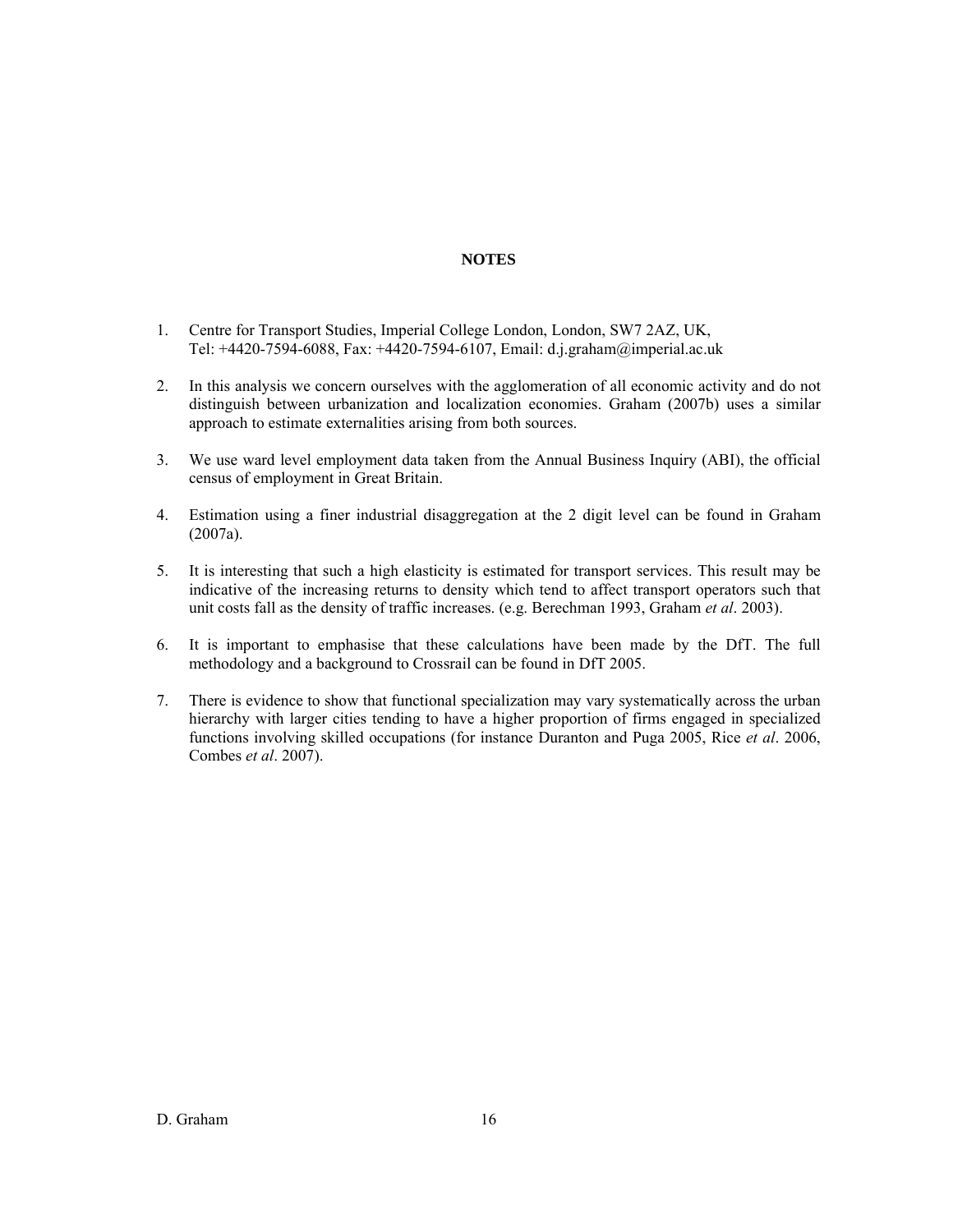#### **REFERENCES**

Aaaberg, Y. (1973). Regional productivity differences in Swedish manufacturing. *Regional and Urban Economics 3*, 131-156.

Berechman, J. (1993). *Public transport economics and deregulation policy*. Amsterdam: North Holland.

BVD (2003). *FAME: UK and Irish company information in an instant*. London: Bureau van Dijk.

Ciccone, A. (2002). Agglomeration effects in Europe. *European Economic Review 46*, 213-227.

Ciccone, A. and R. Hall (1996). Productivity and the density of economic activity. *American Economic Review 86*, 54-70.

Combes, P., G. Duraton, and L. Gobillon (2007). Spatial wage disparities: Sorting matters! *Journal of Urban Economics (in press)*.

DfT (2005). *TRansport, wider economic benefits and impacts on GDP*. London: HMSO.

Duranton, G. and D. Puga (2005). From sectoral to functional urban specialisation. *Journal of Urban Economics 57*, 343-370.

Eberts, R. and D. McMillen (1999). *Agglomeration economies and urban public infrastructure*, Chapter in HP Cheshire and E S Mills (eds) Handbook of regional and urban economics, Volume III. New York: North Holland.

Fogarty, M. and G. Garofalo (1978). Environmental quality income trade-off functions with policy applications. *paper presented at the Southern Regional Science Association Meeting*, .

Fujita, M. and J. Thisse (2002). *The economics of agglomeration: Cities, industrial location and regional growth*. Cambridge: Cambridge University Press.

Graham, D. J. (2005). *Wider econonmic benefits of transport improvements: link between agglomeration and productivity, Stage 1 Report*. London: DfT.

Graham, D. J. (2006). *Wider econonmic benefits of transport improvements: link between agglomeration and productivity, Stage 2 Report*. London: DfT.

Graham, D. J. (2007a). Agglomeration, productivity and transport investment. *Journal of Transport Economics and Policy 41*, 1-27.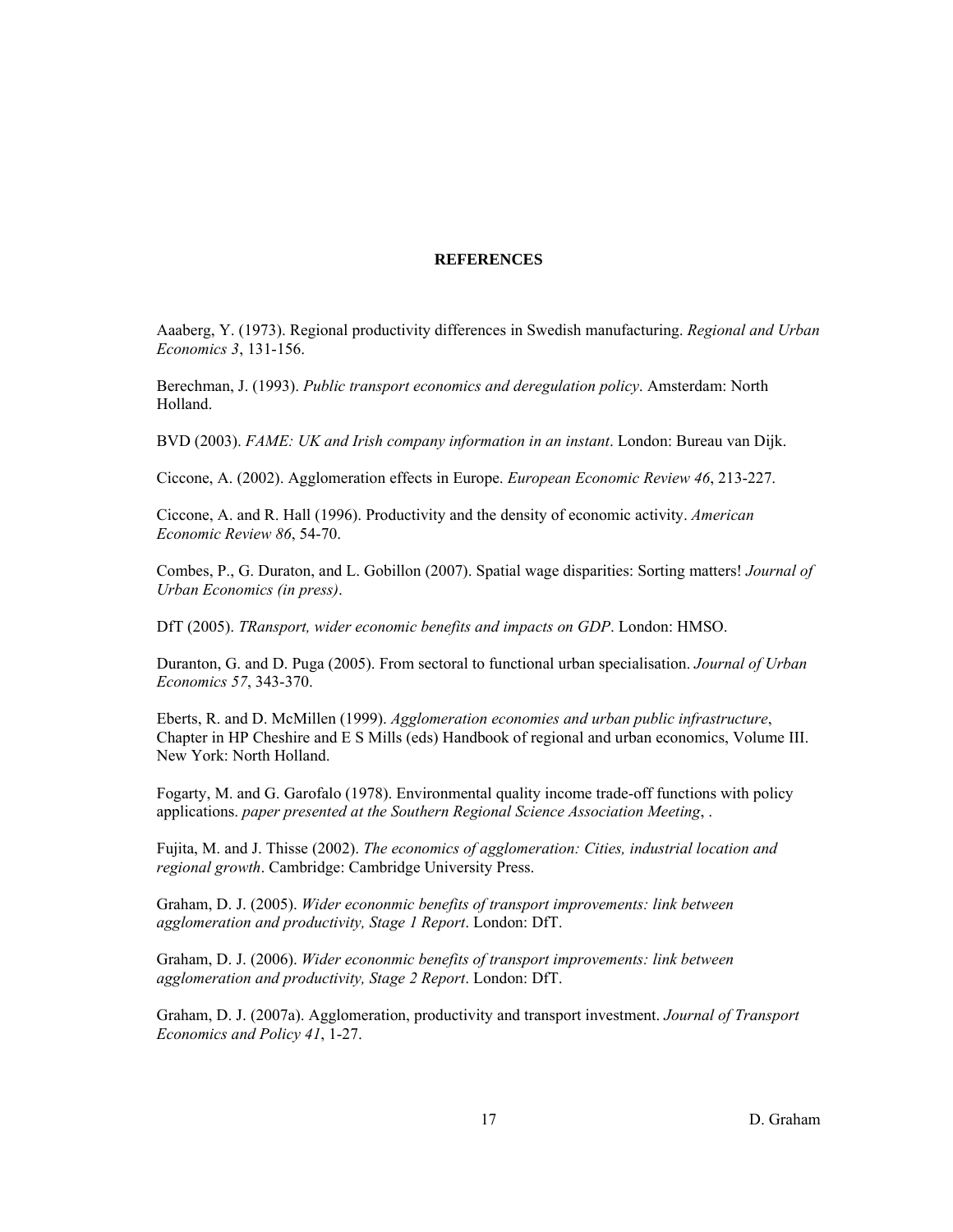Graham, D. J. (2007b). Identifying urbanization and localization externalities in manufacturing and service industries. *Papers in Regional Science (in press)*.

Graham, D. J. (2007c). Variable returns to agglomeration and the effect of road traffic congestion. *Journal of Urban Economics 62*, 103-120.

Graham, D. J., A. Couto, W. Adeney, and S. Glasiter (2003). Economies of scale and density in urban rail transport: effects on productivity. *Transportation Research E 39*, 443-458.

Graham, D. J. and H. Y. Kim (2007). An empirical analytical framework for agglomeration economies. *Annals of Regional Science (in press)*.

Griliches, Z. and J. Mairesse (1995). Production functions: the search for identification. *NBER 5067*.

Henderson, J. (1986). Efficiency of resource usage and city size. *Journal of Urban Economics 19*, 47-70.

Henderson, J. V. (2003). Marshall's scale economies. *Journal of Urban Economics 53*, 1-28.

Kawashima, T. (1975). Urban agglomeration economies in manufacturing industries. *Papers of the Regional Science Association 34*, 157-175.

Kim, H. (1992). The translog production function and variable returns to scale. *Review of Economics and Statistics 74*, 546-552.

Louri, H. (1988). Urban growth and productivity: the case of Greece. *Urban Studies 25*, 433-438.

Moomaw, R. L. (1981). Productivity and city size: a review of the evidence. *Quarterly Journal of Economics 96*, 675-688.

Moomaw, R. L. (1983). Spatial productivity variations in manufacturing: a critical survey of cross sectional analyses. *International Regional Science Review 8*, 1-22.

Moomaw, R. L. (1985). Firm location and city size: reduced productivity advantages as a factor in the decline of manufacturing in urban areas. *Journal of Urban Economics 17*, 73-89.

Nakamura, R. (1985). Agglomeration economies in urban manufacturing industries: a case of Japanese cities. *Journal of Urban Economics 17*, 108-124.

Rice, P., A. Venables, and E. Patacchini (2006). Spatial determinants of productivity: analysis for the regions of Great Britain. *Regional Science and Urban Economics 36*, 727-752.

Rosehthal, S. and W. Strange (2004). *Evidence on the nature and sources of agglomeration economies*, Chapter in Henderson JV and Thisse JF (eds) Handbook of Regional and Urban Economics, Volume 4. Amsterdam: Elsevier.

Shefer, D. (1973). Localization economies in SMSA's: a production function analysis. *Journal of Regional Science 13*, 55-64.

Sveikauskas, L. (1975). The productivity of cities. *Quarterly Journal of Economics 89*, 392-413.

D. Graham 18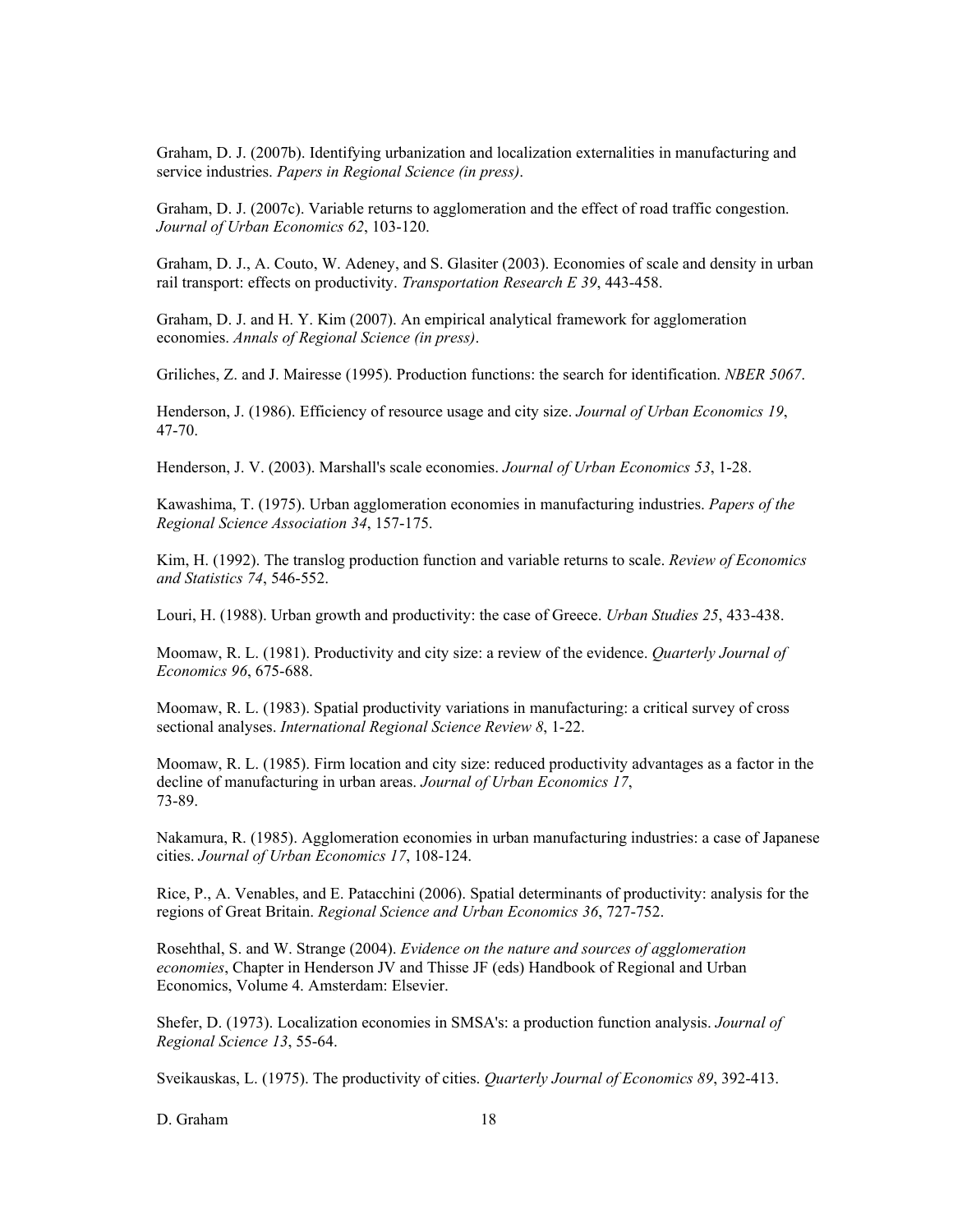Sveikauskas, L., J. Gowdy, and M. Funk (1988). Urban productivity: city size or industry size. *Journal of Regional Science 28*, 185-202.

Tabuchi, T. (1986). Urban agglomeration, capital augmenting technology, and labour market equilibrium. *Journal of Urban Economics 20*, 211-228.

Venables, A. J. (2007). Evaluating urban transport improvements: cost-benefit analysis in the presence of agglomeration and income taxation. *Journal of Transport Economics and Policy 41* (2), 173-188.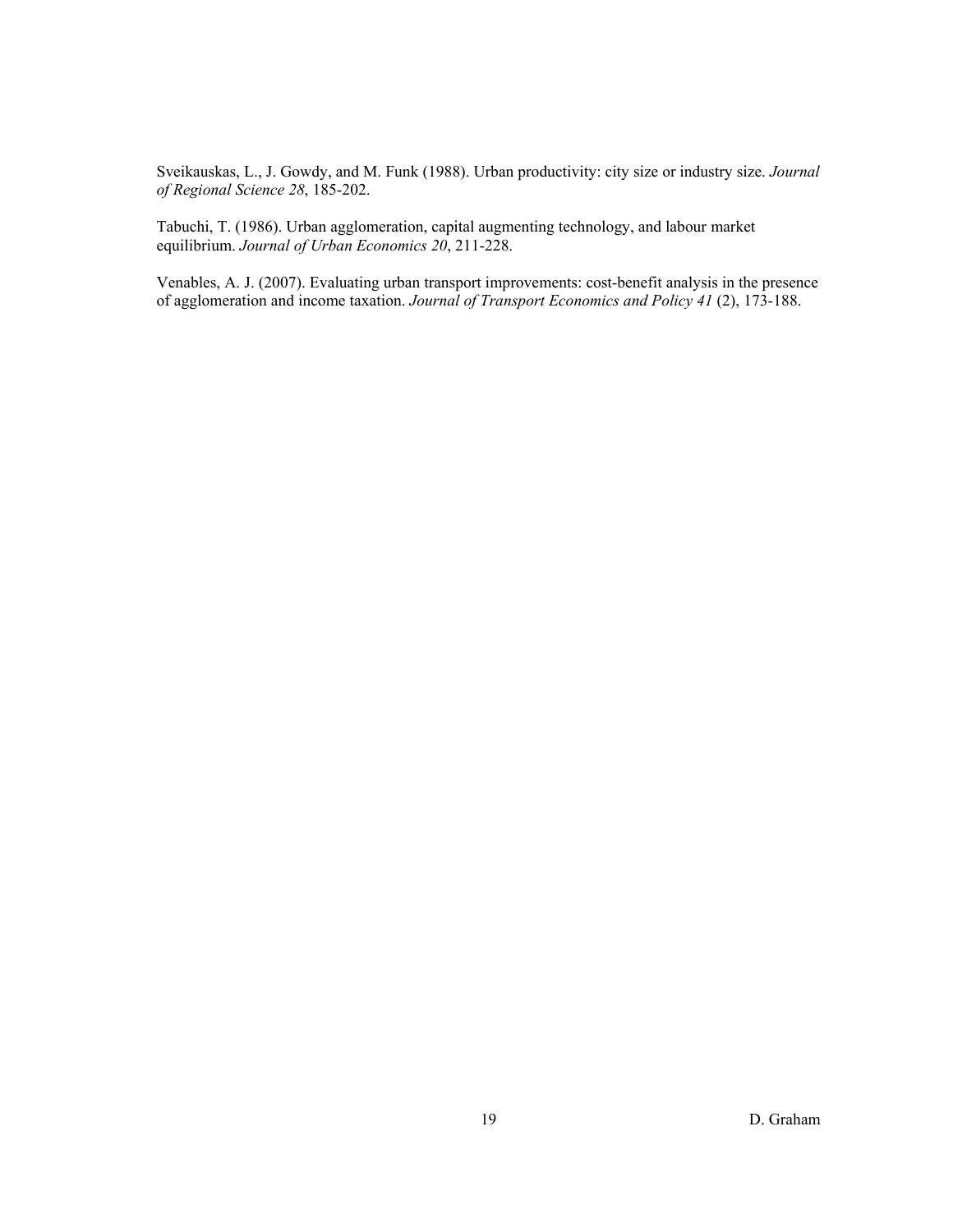#### **APPENDIX 1: THE TRANSLOG PRODUCTION INVERSE INPUT DEMAND MODEL**

 The generalised translog production function system based on an inverse input demand framework was first proposed by Kim (1992) and has been applied in full for the estimation of agglomeration economies by Graham and Kim (2007).

Let

$$
Y = f(X, U) \tag{3}
$$

be the production function for the firm where *Y* is the output level of the firm, *X* is a vector of factor inputs with elements  $X_i$  ( $i = 1,...,n$ ), and *U* represents influences on production that arise from agglomeration economies.

 If inputs are rented in competitive markets the first-order conditions for output maximisation subject to an expenditure constraint are

$$
\frac{\partial Y}{\partial X_i} = \lambda W_i,\tag{4}
$$

where  $W_i$  is the price of the  $i^{\text{th}}$  input, and  $\lambda$  is a Lagrange multiplier which is the reciprocal of marginal cost *∂C / ∂Y*. The expenditure constraint is given by,

$$
\sum_{i} W_{i} X_{i} = C,
$$
\n<sup>(5)</sup>

where *C* is total cost.

From  $(4)$  and  $(5)$ 

$$
\lambda = \frac{\sum_{i} (\partial Y / \partial X_{i}) X_{i}}{C}
$$
\n(6)

and substituting (6) back into (4) after rearrangement yields the inverse input demand equations

$$
\frac{W_i}{C} = \frac{\partial Y/\partial X_i}{\sum_i (\partial Y/\partial X_i)X_i} \equiv g_i(X, U).
$$
\n(7)

 Note that these inverse input demand functions determine prices as functions of quantities as opposed to ordinary demand functions which determine quantities in terms of prices. Equation (7) can be written in cost share form  $(S<sup>c</sup>)$  as

D. Graham 20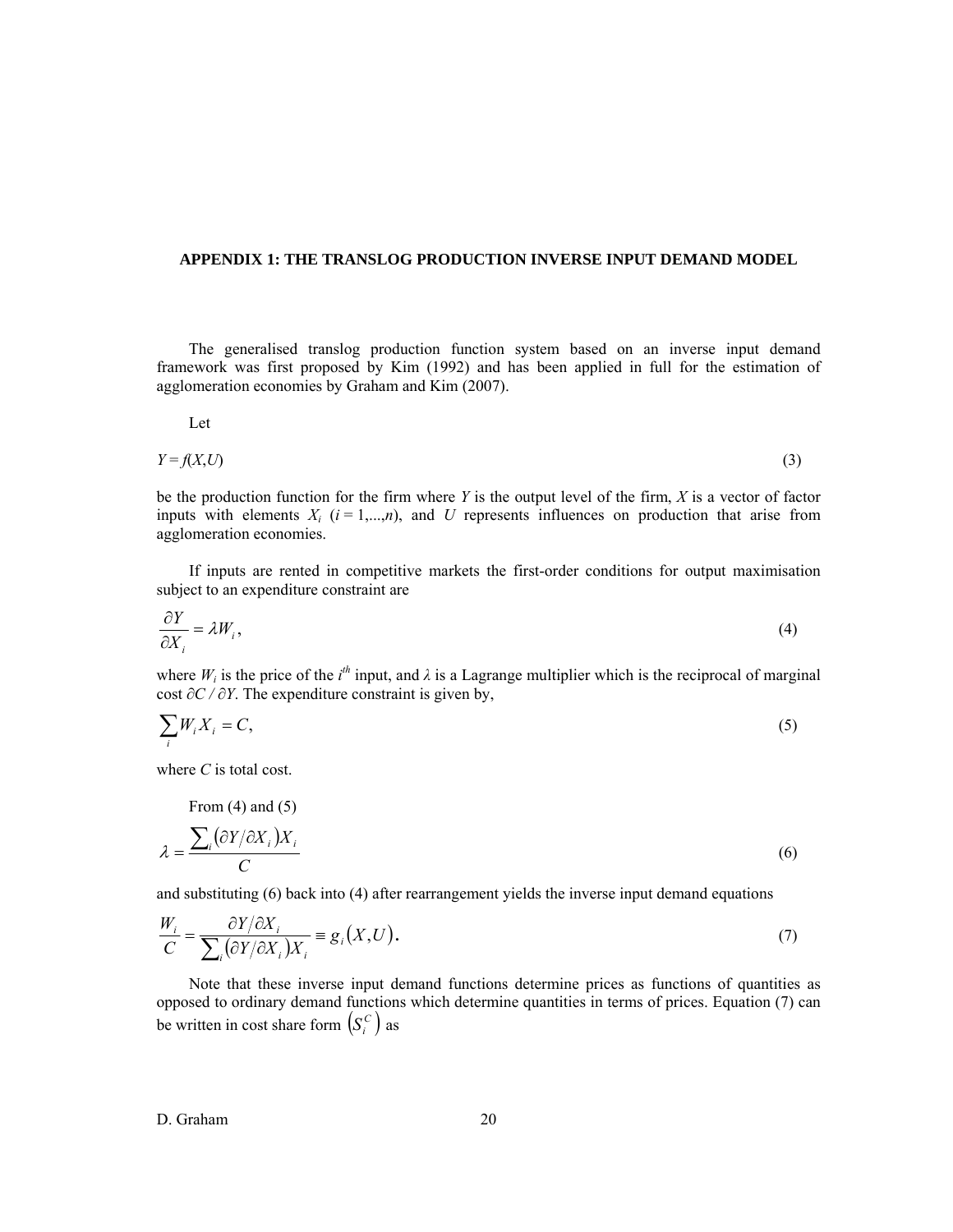$$
S_i^C = \frac{W_i X_i}{C} = \frac{\partial \log Y / \partial \log X_i}{\sum_i \partial \log Y / \partial \log X_i}.
$$
\n(8)

Taking a translog approximation to equation (3) we have

$$
\log Y = \alpha_0 + \sum_{i=1}^{i} \alpha_i \log X_i + \gamma_U \log U + \frac{1}{2} \sum_{i=1}^{i} \sum_{j=1}^{i} \gamma_{ij} \log X_i \log X_j + \sum_{i} \gamma_{iU} \log X_i \log U + \frac{1}{2} \gamma_{UU} (\log U)^2
$$

(9)

where  $\gamma_{ii} = \gamma_{ii}$  ( $i \neq j$ ), and given (8) appropriate differentiation of (9) yields the cost share equations

$$
S_i^C = \frac{\alpha_i + \sum_j \gamma_{ij} \log X_j + \gamma_{iU} \log U}{\sum_i \alpha_i + \sum_i \sum_j \gamma_{ij} \log X_j + \sum_i \gamma_{iU} \log U}.
$$
\n(10)

 The translog parameters can be efficiently estimated by simultaneously estimating (9) and (10) as a nonlinear multivariate regression system. Since the factor share equations sum to unity, however, estimation of the full system cannot be undertaken because the disturbance covariance matrix is singular and non-diagonal. The singularity problem is addressed by simultaneously estimating the primary translog production function and *n* - 1 share equations.

 Equations (9) and (10) are estimated as a non-linear SURE system using a two stage procedure which first estimate the error covariance matrix using non-linear least squares and then estimates the parameters that minimizes the generalized sum of the squares for the system as a whole. The random errors in each equation are assumed to be distributed independently of the regressors, have expected values of zero and constant variance. The SURE procedure also allows for cross-equation correlation between error terms and the error in each equation can have different variance.

 The translog production-inverse demand system provides a generalisation over previous specifications allowing for a non-homothetic production technology in which returns to scale (RTS) and the elasticity of substitution vary with the level of production and with factor proportions. Homotheticity, homogeneity and linear homogeneity each represent restricted versions of the nonhomothetic function. From equation (9) RTS are measured by

$$
\sum_{i} \frac{\partial \log Y}{\partial \log X_i} = \sum_{i} \alpha_i + \sum_{i} \sum_{j} \gamma_{ij} \log X_j + \sum_{i} \gamma_{iU} \log U.
$$
 (11)

 Flexibility in RTS across the sample is particularly important for our purposes because we wish to distinguish between scale economies and the effects of agglomeration. To do this effectively we need to ensure as far as possible that the agglomeration term is really distinct; that it does not capture some residual RTS effect arising due to the inadequate fit of a restrictive production function.

#### **An analytical framework for agglomeration economies**

 The system we outline above offers a comprehensive analytical framework for the analysis of agglomeration. The very general specification does not require particularly onerous assumptions about the impact of agglomeration (such as Hick's neutrality) and allows for the possibility of non-linear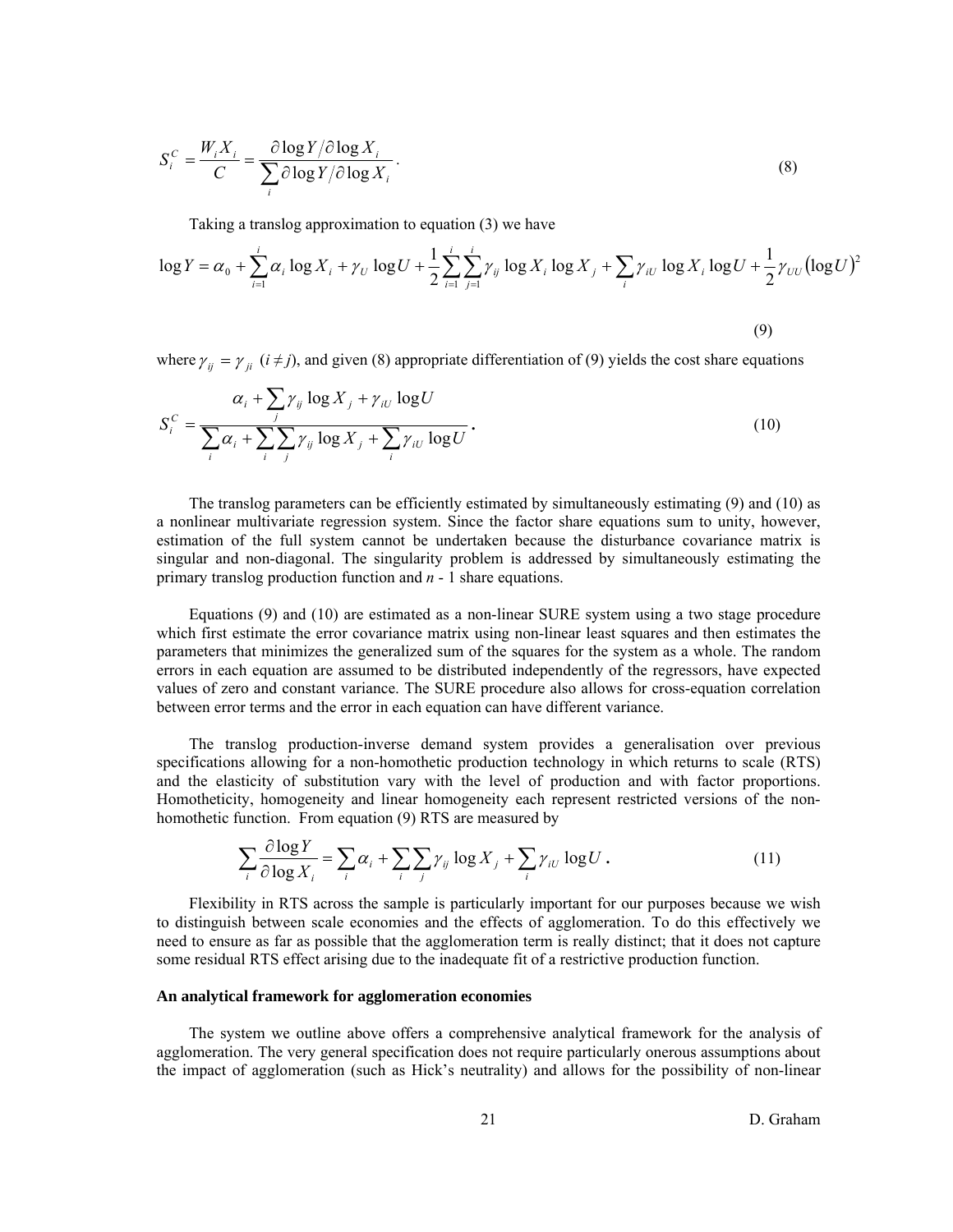effects. We can distinguish three distinct but highly inter-related dimensions of agglomeration that can be identified using our model. First, there are the external returns to agglomeration that influence TFP and the productivity of individual factors and which we will term *productivity effects*. Second, there are *effects on factor prices* which arise as a result of the increase in the productivity of factors induced by agglomeration. Third, there are *effects on factor demands* which follow from the influence that agglomeration has on factor prices. Below we consider each dimension in turn.

#### *Productivity effects*

 The aggregate productivity effect of agglomeration economies is captured by the elasticity of output with respect to agglomeration. Differentiating equation (9) with respect to *U* we have

$$
\frac{\partial \log Y}{\partial \log U} = \gamma_U + \gamma_{UU} \log U + \sum_{i} \gamma_{iU} \log X_i.
$$
\n(12)

 Equation (12) measures the total shift in output that arises from agglomeration and thus the effect of agglomeration on TFP. We can decompose this aggregate productivity effect in two parts. First, we have what we will call a *direct* agglomeration effect, which is independent of factor levels and which varies depending on the level of agglomeration ( $\gamma_U + \gamma_{UU} \log U$ ). Note that the quadratic specification allows for non-linear agglomeration effects and thus for the kind of diminishing returns that might be predicted by theory. Second, we have a component that arises through the effect that agglomeration has on the productivity of factor inputs given the volume of factor inputs employed  $\big(\sum_i \gamma_{iU} \log X_i\big).$ 

 To determine the effect of agglomeration on the productivity of individual factors we use the output elasticities because these are the logarithmic marginal products of each input

$$
\frac{\partial \log Y}{\partial \log X_i} = \alpha_i + \gamma_{ij} \log X_j + \sum_i \gamma_{iU} \log U.
$$
\n(13)

If  $\gamma_{iU} > 0$  then agglomeration is positively associated with the productivity of factor  $X_i$ , if  $\gamma_{iU}$  < 0 then agglomeration is negatively associated with the productivity of factor  $X_i$ . Agglomeration economies are Hick's neutral only if  $\gamma_{iU} = 0$ .

 So in terms of productivity, our framework allows us to identify three types of impact from agglomeration externalities: an aggregate effect on TFP, a 'direct' effect that is independent of factor inputs, and the particular effects on the efficiency of each factor. We can therefore provide some distinction of total productivity effects. This is important because we might expect agglomeration to affect efficiency in different ways. The possibility of accommodating non-linear agglomeration effects, for instance, due to diminishing returns, is also advantageous.

#### *Price effects*

 If there are productivity improvements from agglomeration then these should be capitalized in the prices of factor inputs and these price effects can also be identified within our framework. The inverse input demand equations (7) measure shadow prices or the marginal willingness to pay for inputs by